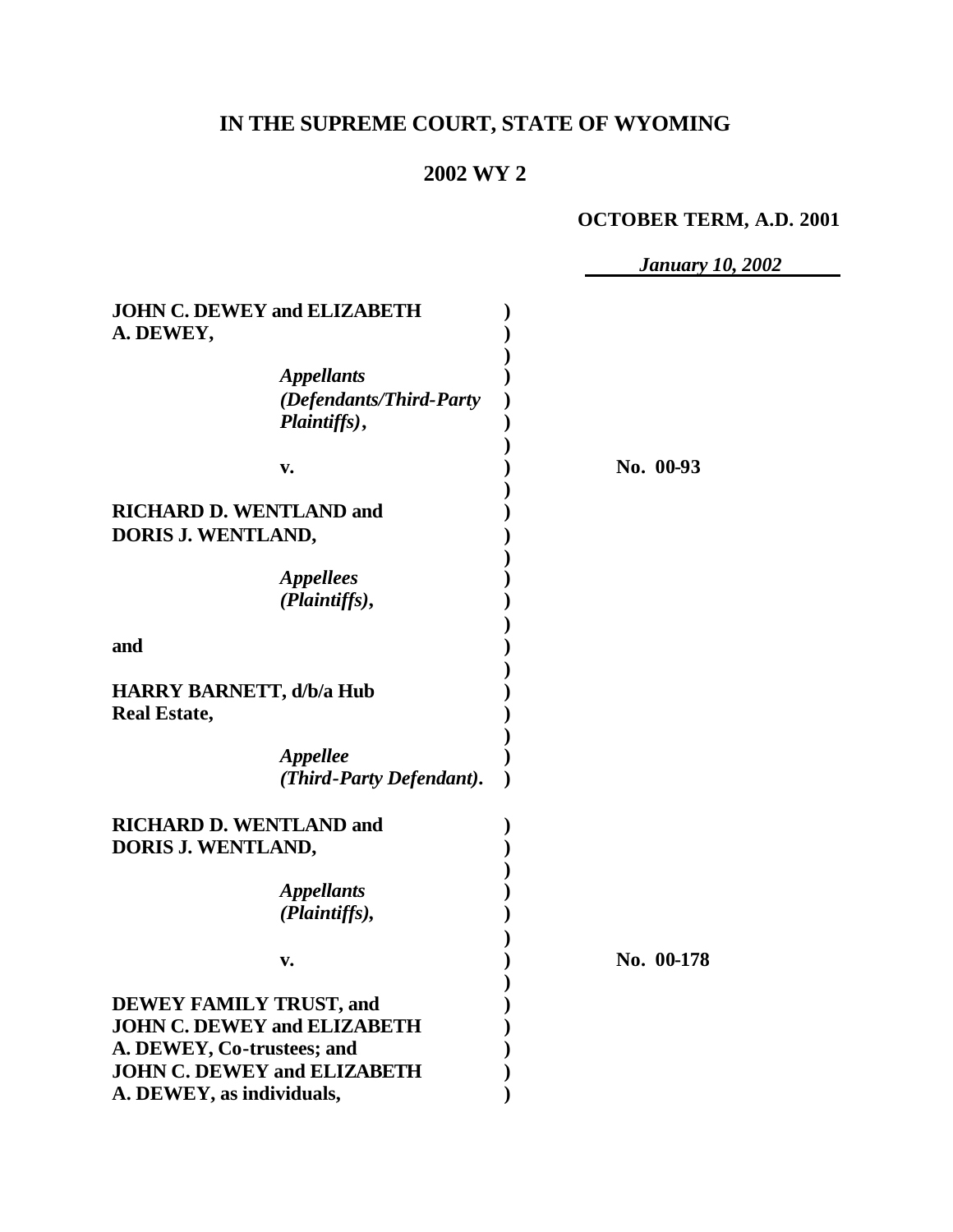|                             | <i><b>Appellees</b></i>                 |              |
|-----------------------------|-----------------------------------------|--------------|
|                             | (Defendants).                           |              |
|                             |                                         |              |
| <b>JOHN C. DEWEY and</b>    |                                         |              |
| ELIZABETH A. DEWEY,         |                                         |              |
|                             |                                         |              |
|                             | <i><b>Appellants</b></i>                |              |
|                             | (Third-Party Plaintiffs),               |              |
|                             |                                         |              |
|                             |                                         | No. 00-179   |
|                             | v.                                      |              |
| <b>HARRY BARNETT, d/b/a</b> |                                         |              |
|                             |                                         |              |
| <b>Hub Real Estate,</b>     |                                         |              |
|                             |                                         |              |
|                             | <b>Appellee</b>                         |              |
|                             | (Third-Party Defendant).                |              |
|                             |                                         |              |
|                             | <b>RICHARD D. WENTLAND and</b>          |              |
| DORIS J. WENTLAND,          |                                         |              |
|                             |                                         |              |
|                             | <i><b>Appellants</b></i>                |              |
|                             | (Plaintiffs),                           |              |
|                             |                                         |              |
|                             |                                         |              |
|                             | v.                                      | No. 00-244   |
|                             |                                         |              |
| DEWEY FAMILY TRUST,         |                                         |              |
|                             | <b>JOHN C. DEWEY and ELIZABETH A.</b>   |              |
|                             | DEWEY, Co-trustees; and JOHN C. DEWEY ) |              |
|                             | and ELIZABETH A. DEWEY, as individuals, |              |
|                             |                                         |              |
|                             | <b>Appellees</b>                        |              |
|                             | (Defendants).                           |              |
|                             |                                         |              |
|                             | <b>JOHN C. DEWEY and ELIZABETH A.</b>   |              |
| DEWEY, as individuals,      |                                         |              |
|                             |                                         |              |
|                             |                                         |              |
|                             | <b>Appellants</b>                       |              |
|                             | (Defendants/Third-Party                 |              |
|                             | Plaintiffs),                            |              |
|                             |                                         |              |
|                             | V.                                      | No. $00-245$ |
|                             |                                         |              |
|                             | <b>RICHARD D. WENTLAND and</b>          |              |
| DORIS J. WENTLAND,          |                                         |              |
|                             |                                         |              |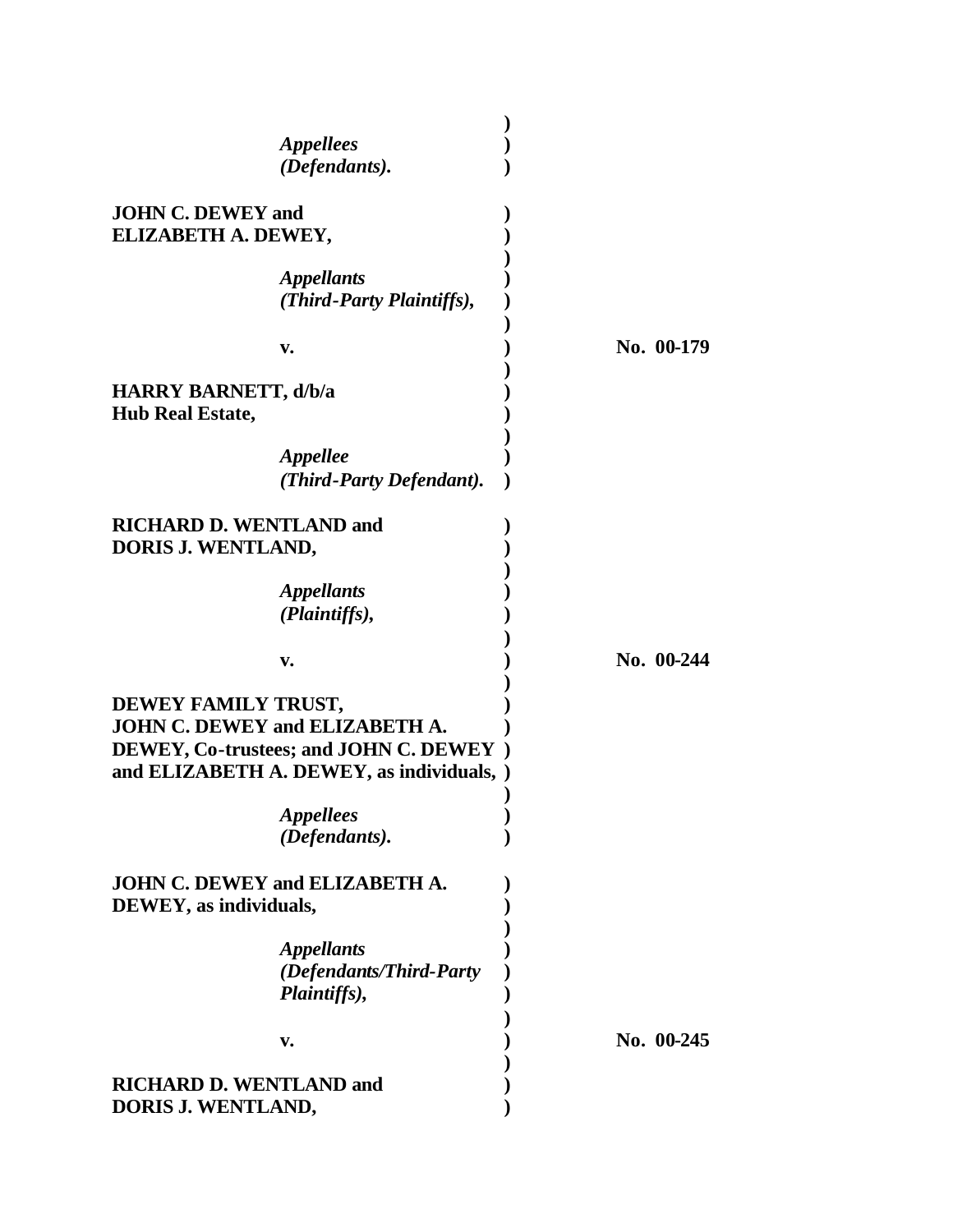*Appellees* **)** *(Plaintiffs),* **)**

**and )**

**HARRY BARNETT, d/b/a ) Hub Real Estate, )**

> *Appellee* **)** *(Third-Party Defendant).* **)**

### *Appeal from the District Court of Big Horn County* The Honorable Hunter Patrick, Judge

**)**

**)**

**)**

**)**

*Representing the Wentlands:* Randy L. Royal, Greybull, Wyoming

*Representing the Deweys:*

James P. Castberg, Sheridan, Wyoming

*Representing Harry Barnett:*

Timothy M. Stubson of Brown, Drew & Massey, LLP, Casper, Wyoming

**Before LEHMAN, C.J., and GOLDEN, HILL, KITE, and VOIGT, JJ.**

**NOTICE: This opinion is subject to formal revision before publication in Pacific Reporter Third. Readers are requested to notify the Clerk of the Supreme Court, Supreme Court Building, Cheyenne, Wyoming 82002, of any typographical or other formal errors so that correction may be made before final publication in the permanent volume.**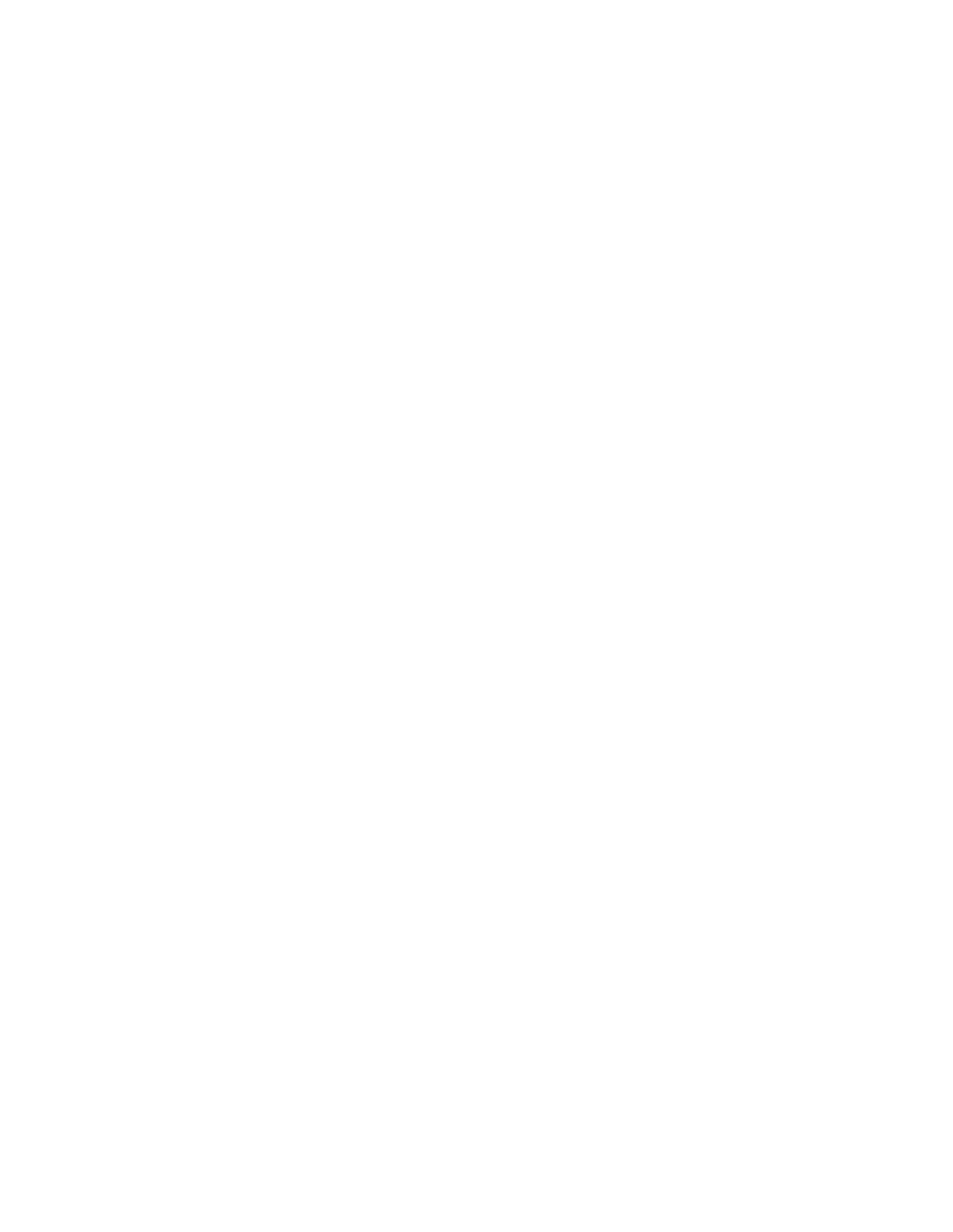KITE, Justice.

[¶1] John and Elizabeth Dewey (the buyers) entered into a lease purchase agreement with Richard and Doris Wentland (the sellers) regarding the sellers' ranch. A dispute arose over the sellers' obligation to provide hay during the first winter for certain cattle. The buyers ultimately withdrew from the agreement and made numerous claims against the sellers and their real estate agent, Harry Barnett (the agent), including misrepresentation and breach of contract. The sellers countered with a breach-of-contract claim and requested specific performance of the agreement. The buyers seek review of the trial court's dismissal of numerous claims at various stages of the proceedings on issues of law, and the sellers challenge the trial court's denial of specific performance and the jury's verdict which awarded less damages than they deemed appropriate. We conclude the trial court properly applied the law and the jury's verdict was consistent and supported by legally sufficient evidence.

### **FACTS**

[¶2] On June 22, 1994, the sellers entered into an Exclusive Right to Sell Listing Contract with the agent. After inspecting the property on three occasions, the buyers submitted an offer to buy the sellers' property for \$450,000 on October 1, 1994. The buyers signed a form entitled "Offer, Acceptance and Receipt Specific Performance Contract (Farm & Ranch & Vacant Land)" as well as a form entitled "Addendum to Contract." In the addendum, the offer was made contingent upon the buyers' obtaining financing and selling their Sheridan property before March 1995. The addendum further provided that, if the Sheridan property was not sold by the designated date, the buyers would lease the sellers' ranch until their property sold with the lease cost to be applied to the purchase price of the sellers' property. Finally, the addendum added personal agreements regarding the buyers' leasing the sellers' cattle.

[¶3] In response to the offer, the sellers presented a counteroffer which was accepted by the buyers. The counteroffer incorporated all the provisions in the offer and addendum but added terms regarding the leased cattle. Thereafter, the parties prepared and executed a lease purchase agreement for a one-year lease term which incorporated the offer, addendum, and counteroffer.

[¶4] After the buyers took possession of the premises, problems arose which resulted in multiple claims.<sup>1</sup> The buyers assert the sellers and their agent made several misrepresentations regarding the sellers' property. In addition, the buyers claim the sellers

<sup>&</sup>lt;sup>1</sup> We note the buyers were represented by counsel for the majority of the pretrial proceedings. The buyers' counsel was allowed to withdraw on February 11, 1999. Subsequently, the buyers represented themselves *pro se* through trial but are represented by counsel on appeal.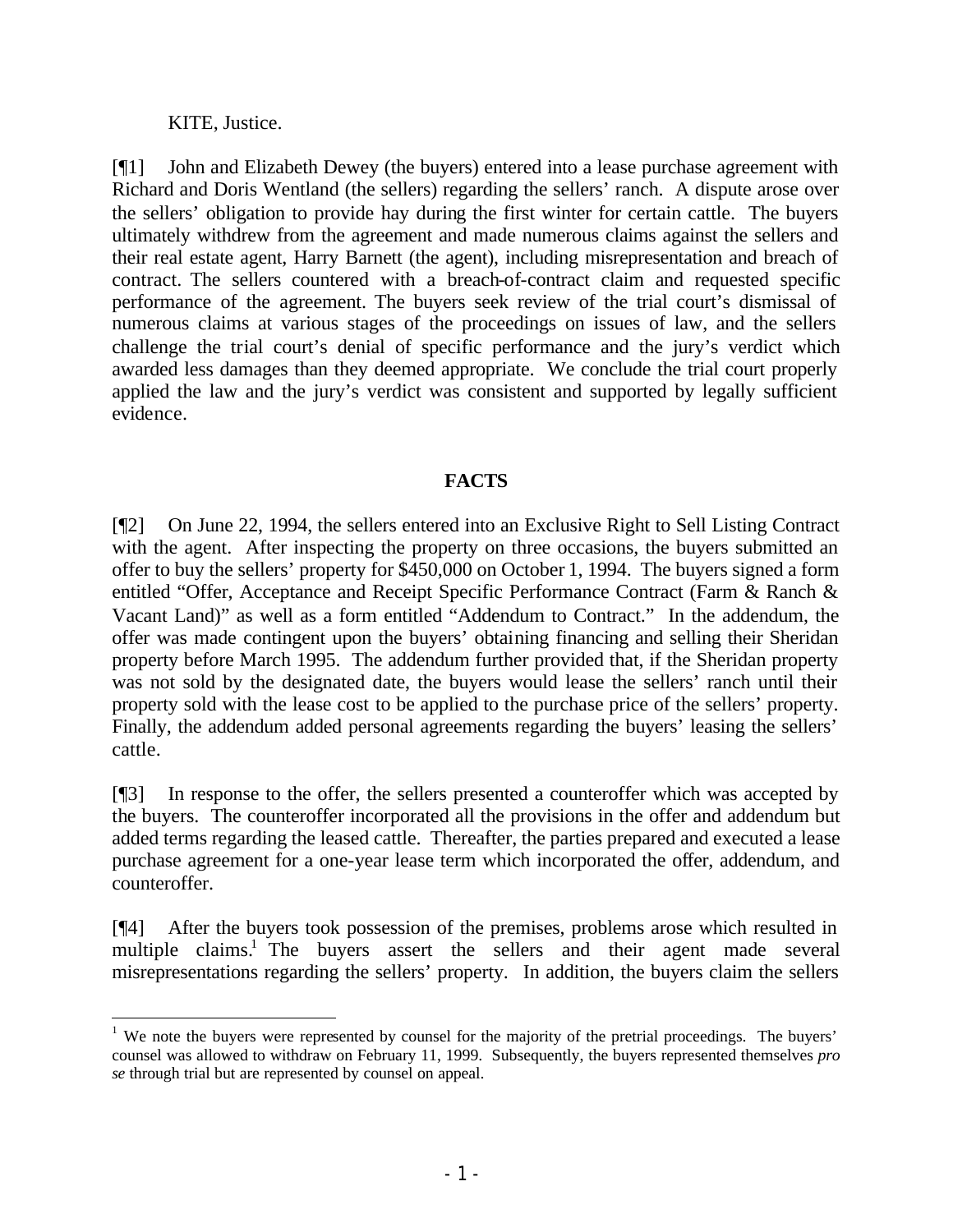failed to leave sufficient first-cutting hay to winter the leased cattle. As a result, the buyers filed a lien statement in the amount of \$10,430 with the Big Horn County Clerk. Subsequently, the sellers filed a Complaint for Temporary Restraining Order, Preliminary Injunction and Permanent Injunction in the District Court for the Fifth Judicial District in Big Horn County, thus initiating this litigation. On the hearing date, the parties stipulated that the buyers would not proceed with the lien foreclosure action, and in return the sellers agreed the court would hold \$10,430 as a bond for satisfaction of the lien. Meanwhile, the buyers gave the sellers notice that they would not exercise their option to purchase the property and would leave the premises by November 1, 1995. The buyers did in fact vacate the premises on or about November 11 or 12, 1995.

[¶5] In response to the sellers' complaint, the buyers counterclaimed alleging intentional misrepresentation, negligent misrepresentation, failure to disclose, breach of good faith and fair dealing, conversion, and breach of contract, and they requested a remedy of declaratory judgment. In addition, the buyers filed an amended complaint to include claims of negligent misrepresentation, failure to disclose, and conversion against the real estate agent as a thirdparty defendant. The sellers also filed an amended complaint seeking initial injunctive relief, specific performance, and damages for breach of contract. The sellers intimated that, because the buyers no longer wanted to purchase the property, they were asserting essentially frivolous claims to elude performance.

[¶6] Following a summary judgment hearing on motions filed by all parties, the trial court, in a thorough and lengthy decision letter, dismissed several of the claims against the sellers and the agent. The only surviving claims against the sellers were breach of contract, intentional misrepresentation, and negligent misrepresentation regarding the number of acres included in the state lease. The only surviving claim against the agent was negligent misrepresentation on the same issue.

[¶7] The remaining claims proceeded to a jury trial. At the conclusion of trial, the trial court granted the sellers' motion for a judgment as a matter of law pursuant to W.R.C.P. 50 on the claims of negligent and intentional misrepresentations. The jury subsequently returned a verdict which essentially found the real estate transaction was a lease with an option to buy rather than a contract for purchase. According to the verdict form, unless the jury found the parties entered into a contract to purchase the ranch, damages could not be awarded to the sellers. The jury informed the trial court: "We do not think that the lease purchase agreement was a contract to purchase the property. It was a lease for one year. [The sellers] do deserve to be compensated for some expenses. Are we allowed to award them some damages[?]" The court instructed the jury to answer the question regarding damages regardless of its answer to the initial question. The jury then determined the sellers incurred \$32,497.29 in damages for certain payments that should have been made under the lease. Additionally, the jury awarded the buyers \$10,430 in compensation for hay they had to purchase. Pursuant to W.R.C.P. 50 and the lack of sufficient evidence, the trial court struck the \$10,430 damage award to the buyers. After trial, the court denied the sellers' complaint for specific performance but awarded them the earnest money deposit and the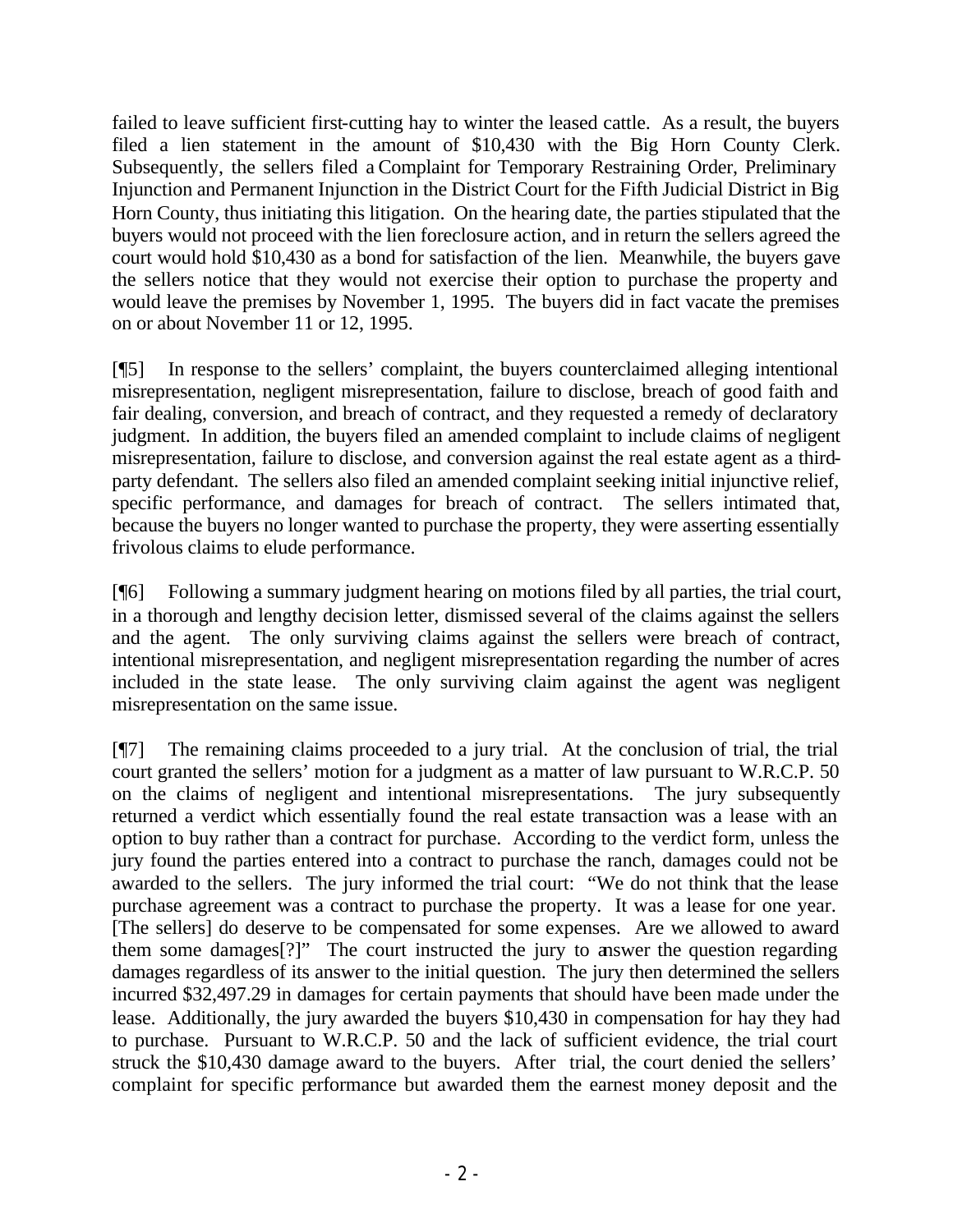lease payments with accrued interest. The buyers filed three appeals, the sellers filed two appeals, and this court consolidated all the appeals for appellate review.

#### **DISCUSSION**

#### **A. Whether the Trial Court Committed Error in the Entry of Partial Summary Judgment**

#### **1.** *Negligent Misrepresentation and Intentional Misrepresentation*

[¶8] Summary judgment is appropriate when no genuine issue as to any material fact exists and the prevailing party is entitled to have a judgment as a matter of law. *Eklund v. PRI Environmental, Inc*., 2001 WY 55, ¶10, 25 P.3d 511, ¶10 (Wyo. 2001); *see also*  W.R.C.P. 56(c). A genuine issue of material fact exists when a disputed fact, if it were proven, would have the effect of establishing or refuting an essential element of the cause of action or defense which has been asserted by the parties. *Williams Gas Processing— Wamsutter Company v. Union Pacific Resources Company*, 2001 WY 57, ¶11, 25 P.3d 1064, ¶11 (Wyo. 2001). We examine the record from the vantage point most favorable to the party who opposed the motion, and we give that party the benefit of all favorable inferences which may fairly be drawn from the record. *Id.* We evaluate the propriety of a summary judgment by employing the same standards and by using the same materials as were employed and used by the lower court. *Scherer Construction, LLC v. Hedquist Construction, Inc.*, 2001 WY 23, ¶15, 18 P.3d 645, ¶15 (Wyo. 2001). We do not accord any deference to the district court's decisions on issues of law. *Id.*

[¶9] For purposes of efficiency, we will conjunctively examine the propriety of the grant of partial summary judgment to the agent and the sellers. The same facts are alleged to support the claims for both intentional misrepresentation and negligent misrepresentation, although we reiterate the claim against the agent is only for negligent misrepresentation.<sup>2</sup> The buyers based the alleged misrepresentations upon statements contained in the information sheet provided to them and several alleged oral statements made while they inspected the property with the agent. The trial court based its decision on the parties' depositions, affidavits, and briefs. We note, because the parties designated only a limited portion of the record, our review is necessarily constrained.

<sup>2</sup> In *Hulse v. First American Title Company of Crook County*, 2001 WY 95, ¶60, 33 P.3d 122, ¶60 (Wyo. 2001), we clarified that tort claims against licensed real estate professionals premised on their duties imposed by statute give rise to a claim for professional negligence. In that case, we concluded that claims raised against the real estate professional at issue, while labeled "negligent misrepresentation," were essentially asserted as a breach of duty of care owed by real estate professionals to nonclient buyers. *Hulse*, ¶62. Because the claims against the agent in the instant case were labeled and analyzed as negligent representation, our analysis will proceed accordingly.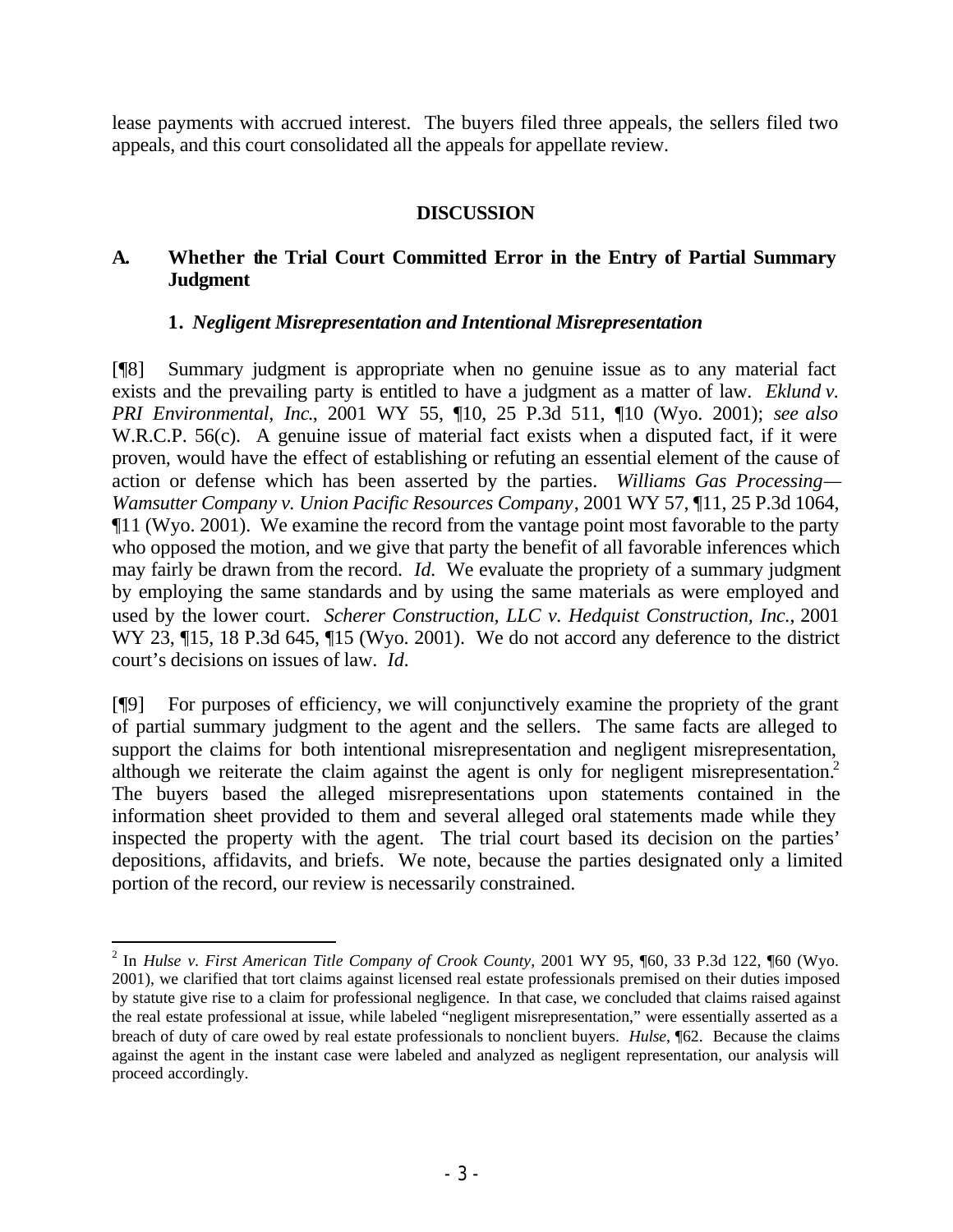#### **(a) MISREPRESENTATIONS MADE IN THE INFORMATION SHEET**

[¶10] Intentional misrepresentation and negligent misrepresentation share common elements. Intentional misrepresentation (fraud) is established when the following elements are proven: "(1) the defendant made a false representation intended to induce action by the plaintiff; (2) the plaintiff reasonably believed the representation to be true; and (3) the plaintiff relied on the false representation and suffered damages." *Sundown, Inc. v. Pearson Real Estate Company, Inc.*, 8 P.3d 324, 330 (Wyo. 2000). Intentional misrepresentation must be established by clear and convincing evidence. *Id.* Quite similarly, a plaintiff in a claim for negligent misrepresentation must show:

> "One who, in the course of his business, profession or employment, or in any other transaction in which he has a pecuniary interest, supplies false information for the guidance of others in their business transactions, is subject to liability for pecuniary loss caused to them by their justifiable reliance upon the information, if he fails to exercise reasonable care or competence in obtaining or communicating the information."

*Hulse v. First American Title Company of Crook County*, 2001 WY 95, ¶52, 33 P.3d 122, ¶52 (Wyo. 2001) (quoting *Richey v. Patrick,* 904 P.2d 798, 802 (Wyo. 1995)). A fundamental difference between the two causes of action is, a plaintiff need only prove negligent misrepresentation by a preponderance of the evidence, not unlike any other plaintiff in any other action sounding in negligence, while a plaintiff must prove intentional misrepresentation by clear and convincing evidence. *Verschoor v. Mountain West Farm Bureau Mutual Insurance Company*, 907 P.2d 1293, 1299 (Wyo. 1995).

[¶11] The trial court found the buyers failed to provide evidence sufficient to demonstrate material issues of fact concerning the various misrepresentations they claimed occurred. First, the buyers alleged statements in the information sheet provided by the sellers and the agent to interested potential purchasers misrepresented the amount of water rights attributable to the property as follows: "Water rights for 1075 acres plus reservoir water from Lake Adelaide. Several small reservoirs on the property," and "WATER COSTS: Shell Canal Rehab – \$4,251.97; Shell Canal Adelaide – \$5,994.02; 1994 Shell Canal @ \$8.50/acre – \$8,604.96." The buyers argued the testimony of J. R. Kvenild, a Wyoming real estate broker, demonstrated a misrepresentation when he testified that, according to his research and information from the State Engineer's office, "there isn't a full 1,075 acres of water rights." However, the designated record provides no evidence submitted by the buyers to establish the amount of water rights they contended was accurate.

 [¶12] An affidavit from Dorothy Balo, an employee with the Shell Canal Company, was presented to the trial court and provided in part: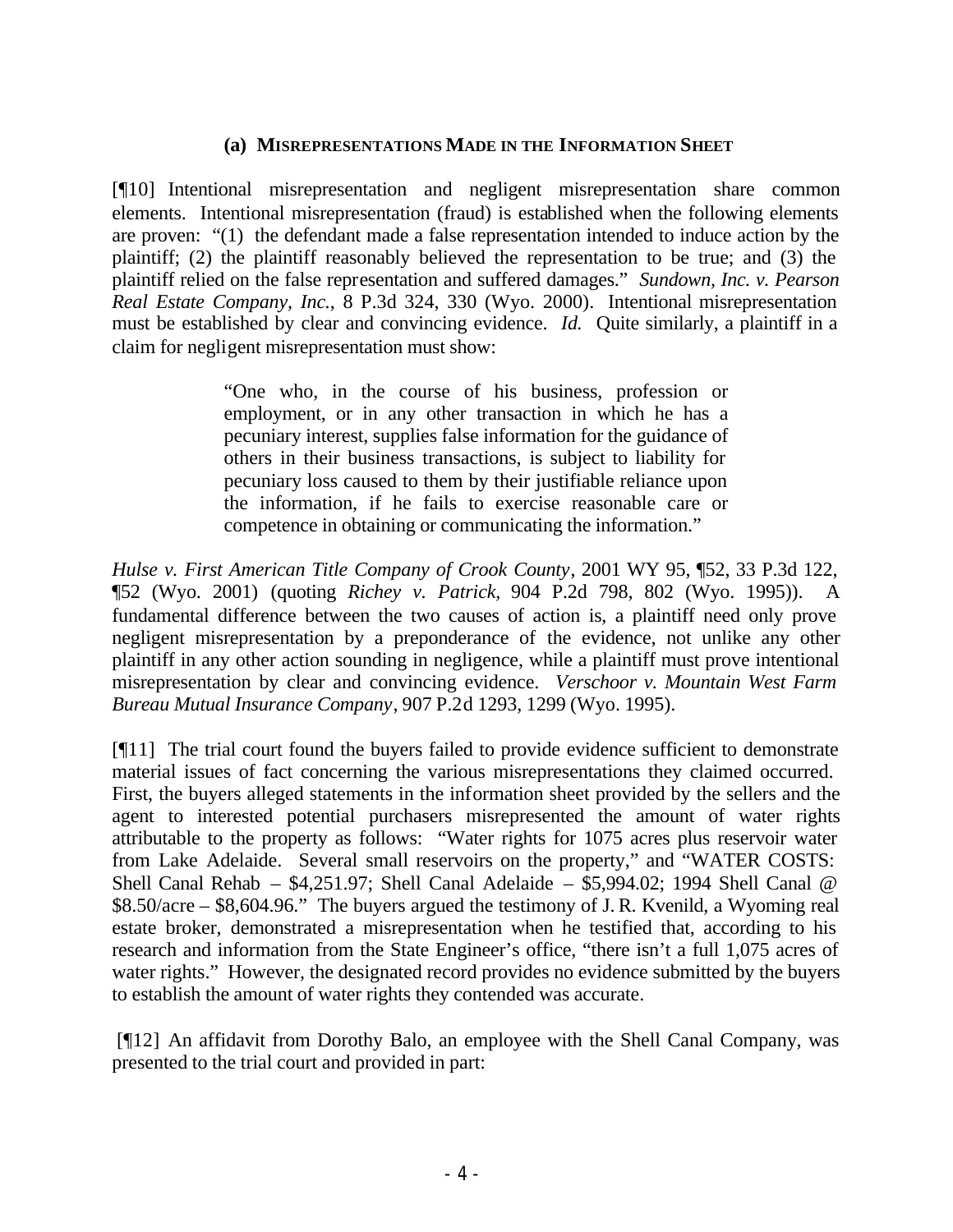(4) According to the books, records and accounts of Shell Canal Company, there are water rights for 1,075.62 acres. These are the same water rights available to [the sellers] from and after September of 1994, according to our books and records.

(5) In addition to those water rights, there is water available from Lake Adelaide to service the [sellers'] property.

 [¶13] The trial court granted summary judgment concluding that no false statement was intentionally or negligently made because the Shell Canal Company records were used to compile the information sheet and, while the sellers occupied the property, they paid for water rights on 1,075 acres. Testimony that the water rights were not on a full 1,075 acres without any evidence as to the amount the buyers contended was accurate is insufficient to create a material issue of fact that a false statement was made.

[¶14] Second, the buyers contend the statement that the property consisted of approximately 1,956 acres plus seven acres for the home place was a misrepresentation of the acreage. The buyers' claim is either they were not provided with land descriptions or it was not possible to accurately determine the total amount of acreage included in the sellers' property from the land descriptions. Regardless of which contention is applied, both arguments fail to establish the essential element of a misrepresentation; i.e., that a false representation was made. The designated record does not reflect any evidence provided to the trial court which would establish a material issue of fact.

[¶15] Third, the buyers allege the number of acres which were capable of being put into production was misrepresented. The information sheet provided there were "[*a***]***pproximately* 600 acres in production now with another 200 acres that could be put in." (Emphasis added.) The agent testified the sellers had told him "there was about 450 acres of alfalfa, about 100 acres of oats, and I believe 60 to 80 acres of irrigated pasture." This statement is consistent with the estimated production set out in the information sheet. Furthermore, the Farm Service Agency (the Agency) supervisor's affidavit reflected the buyers had filed three separate reports with the Agency indicating they had 745 acres of "crop land."

[¶16] In granting summary judgment on this issue, the trial court relied upon the following factors:

> Considering the use of the word, "approximately," in the Property Condition Statement, the caveat found at the bottom of the Property Condition Statement, the fact that John Dewey did not know the dates the photographs he used were taken and did not know whether all of the property depicted was part of the [sellers'] place or not, the fact that there was no survey done and there was no engineer's report available, and the fact that John Dewey,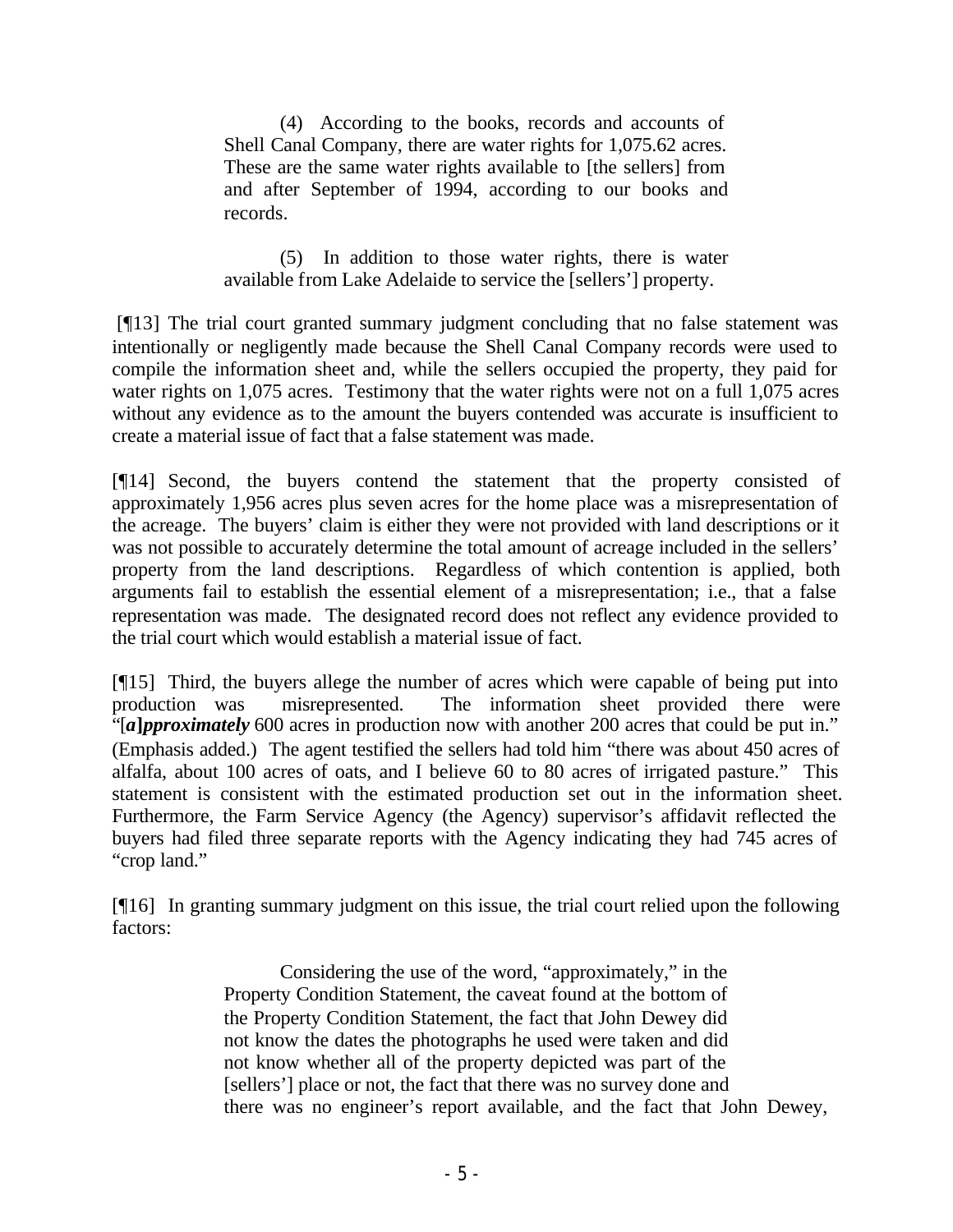himself, after drilling his grain, represented a significantly larger number to the Department of Agriculture, there is clearly no material issue of fact regarding the point in question -- that is, whether there was a misrepresentation . . . .

Upon a thorough review of the evidence and materials presented to the trial court, we agree with the court's reasoning and assessment of the evidence.<sup>3</sup> The buyers did not provide any evidence that there was less than the approximated acreage as identified in the information sheet.

[¶17] Finally, the buyers assert the number of cattle located on the property was misrepresented by the statement on the information sheet that the sellers were "[p]resently running 175 cows and calves on the place." The buyers assert "175 cows and calves" implies there were 175 cow/calf pairs, for a total of 350 animals on the property. Specifically, the buyers maintain, "It would only stand to reason tha[t] any court in Wyoming, a state rich in the heritage of the livestock industry, . . . would take judicial notice that when speaking of a cow and a calf, you are speaking of a pair." The buyers admitted that, on their three property inspections, they saw only a total of approximately 160 animals, an amount significantly less than what they maintained was represented in the information sheet.

[¶18] In *White v. Ogburn*, 528 P.2d 1167, 1171 (Wyo. 1974), we addressed a fraudulent misrepresentation claim regarding the number of cattle being run on the property at the time of sale. In that case, we dismissed the claim for fraudulent misrepresentation with the following language: "We do not say that [defendants] could not rely upon representations made to them by the [plaintiffs], but they could not blind themselves to observe the readily available facts and place reliance upon such alleged misrepresentations without making a diligent inquiry of these facts." 528 P.2d at 1171. We have previously stated that "[r]eliance is reasonable when false representations have occurred prior to the execution of the contract which is sought to be avoided or for which damages are sought to be recovered." *Sundown, Inc.,* 8 P.3d at 331. Just as the purchasers in *White* were able to observe the cattle on the premises, so too were these buyers. Even if the buyers could have initially proven a misrepresentation, once they inspected the property and had the ability to observe the number of cattle on the premises, they could no longer rely upon their belief that the property supported 350 animals. The buyers failed to provide evidence to establish a material issue of fact existed as to the essential element of reliance.

<sup>&</sup>lt;sup>3</sup> On appeal, the sellers ask this court to consider several portions of the jury trial transcript. We take this opportunity to remind counsel that, in reviewing a grant of summary judgment, we are constrained to employ the same materials as were used by the trial court. *Scherer Construction, LLC,* ¶15. Obviously, the trial court's decision on partial summary judgment preceded the jury trial in this matter; therefore, we will not consider evidence presented at trial.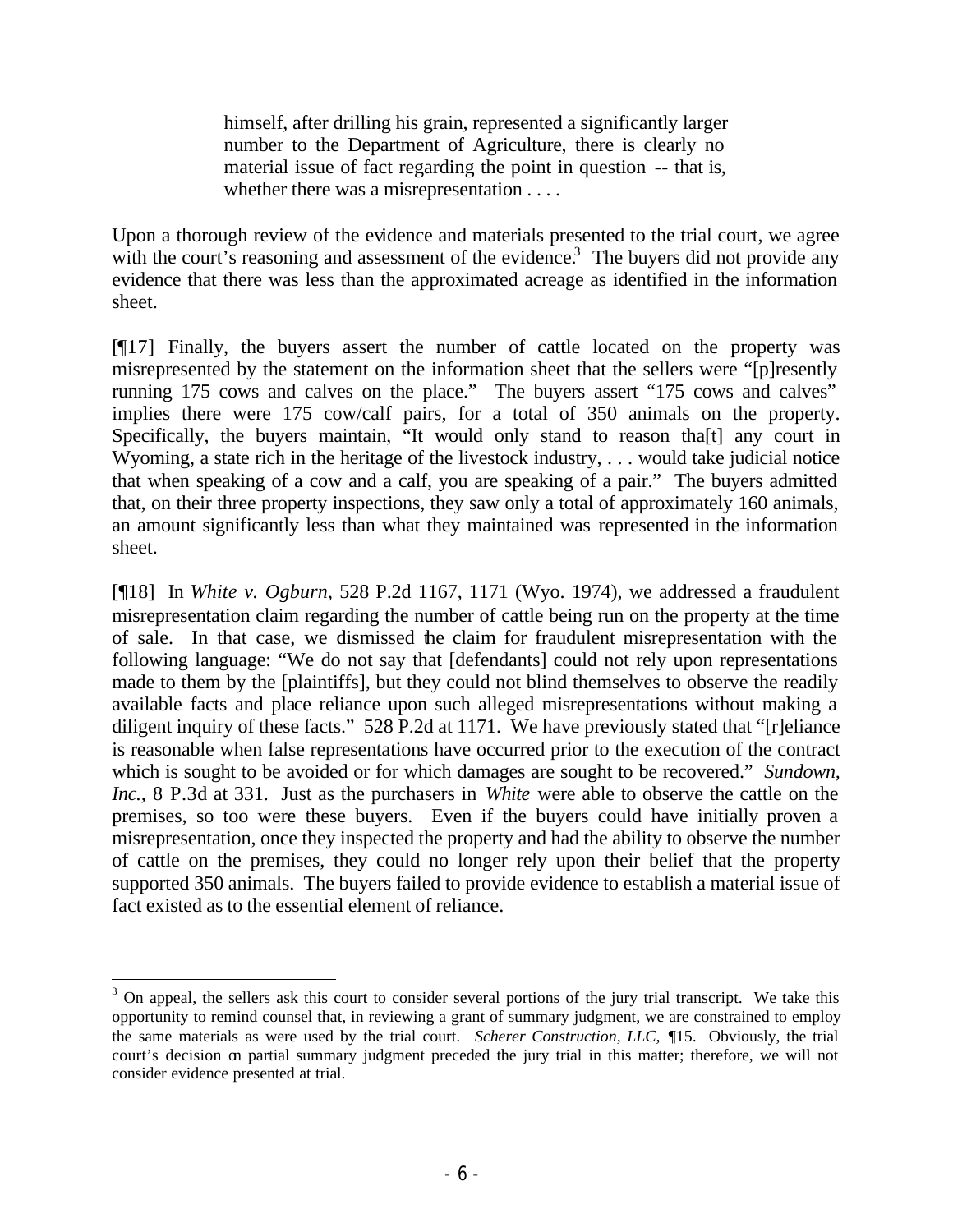[¶19] Summary judgment was properly granted on each of the claimed intentional and negligent misrepresentations contained within the information sheet.

#### **(b) ORALMISREPRESENTATIONS**

[¶20] The buyers also complain the trial court erred by granting summary judgment on several oral misrepresentations allegedly made to them by the agent during the property inspections. On appeal, the buyers provided no evidentiary support for these claims. Instead, they argued the questions of whether all the oral representations were even made and whether they were false were factual questions appropriate for consideration by a jury. This argument disregards the buyers' duty to come forward with competent evidence of specific facts to counter the motion for summary judgment. The alleged oral misrepresentations are as follows:

1. The agent stated the alfalfa was killed by "heat broiling";

2. The buyers were not told about the existence of the weeds;

3. The agent misrepresented that he helped harvest sixty bushels of barley from the sellers' place;

4. The agent misrepresented that the Letellier house was "about six years old";

5. The agent was not aware of the condition of the irrigation pipes and head gates and should have been;

6. Misrepresentation of the condition of the septic system at the Hallsted place;

7. Misrepresentation that a new septic system had been put in at the Letellier place;

8. Misrepresentation on the number of places alkali had leaked to the surface of the ground;

9. Cistern was represented to have been cleaned but was neither cleaned nor disinfected;

10. House at the Hallsted place had not been cleaned as represented; and

11. The agent misrepresented the alfalfa production capability.

Summary judgment was granted on five of the alleged oral misrepresentations due to a lack of admissible evidence that the representations were false. These include: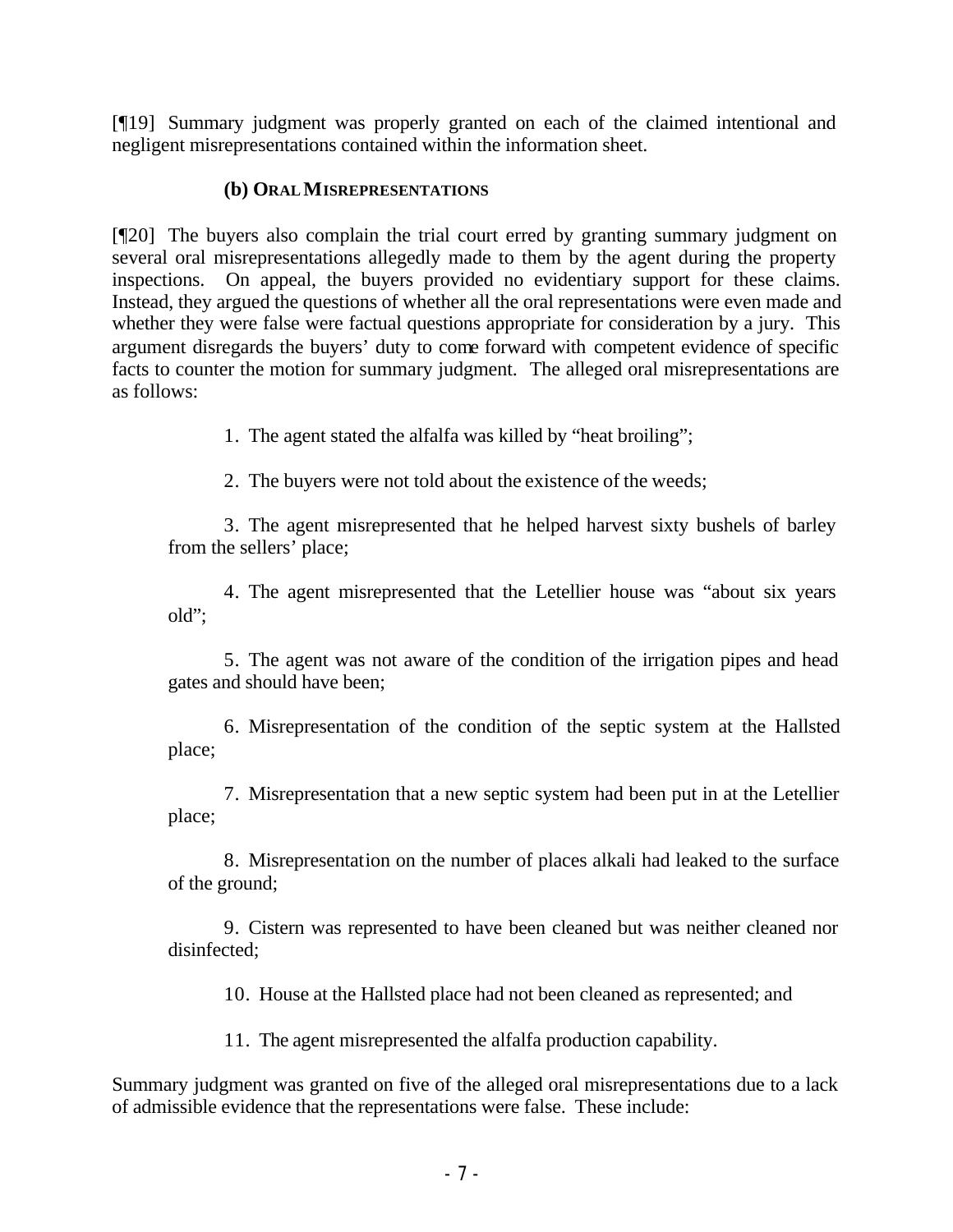1. Alfalfa was killed by "heat broiling";

2. The agent misrepresented that he helped harvest sixty bushel/acres of barley from the sellers' place;

3. Misrepresentation on the septic system at the Letellier place;

4. Cistern at the Hallsted place was represented to have been cleaned but was neither cleaned nor disinfected; and

5. The agent misrepresented the alfalfa production capability.

The trial court commented:

[T]his Court has scoured every detail of the record for some admissible evidence that the representations referred to therein were false. [The buyers] have offered zero evidence on any of those allegations, and simply rely upon the proposition that whether they were false or not is a question of fact; however, [the sellers] have come forward with admissible evidence that they are, in fact, true.

 "One of the basic elements of fraud is the falsity of the representation of a material fact." *White*, 528 P.2d at 1171. Our review of the same material considered by the trial court likewise leads us to the same conclusion–the buyers presented no evidence to support the allegation the representations were in fact false.

[¶21] The trial court granted summary judgment on three of the alleged oral misrepresentations stating, "[the buyers] have neither argued nor submitted evidence that there were misrepresentations with respect to any of these items." The allegations concerned (1) the existence of the weeds, (2) the condition of the irrigation pipes and head gates, and (3) misrepresentations about the alkali leaking to the surface. These claims reflect the buyers' propensity throughout this litigation to make bald assertions without evidentiary support. In fact, the buyers did not come forward with any evidence to show these representations were even made to them.

[¶22] Next, the buyers claim the agent represented the Letellier home was about six years old. The agent testified in his deposition that, if the buyers had asked about the Letellier home, he would have told them it was probably built in the '50s. Notably, the buyers admitted they inspected the home, both inside and out, before they submitted their offer. It is not reasonable for the buyers to rely upon a representation, if in fact one was made, that the home was only six years old when it would be evident upon inspection that the home was much older. In terms of the intentional misrepresentation claim, the buyers are not justified in relying upon the truth of a representation if its falsity is obvious to them. Restatement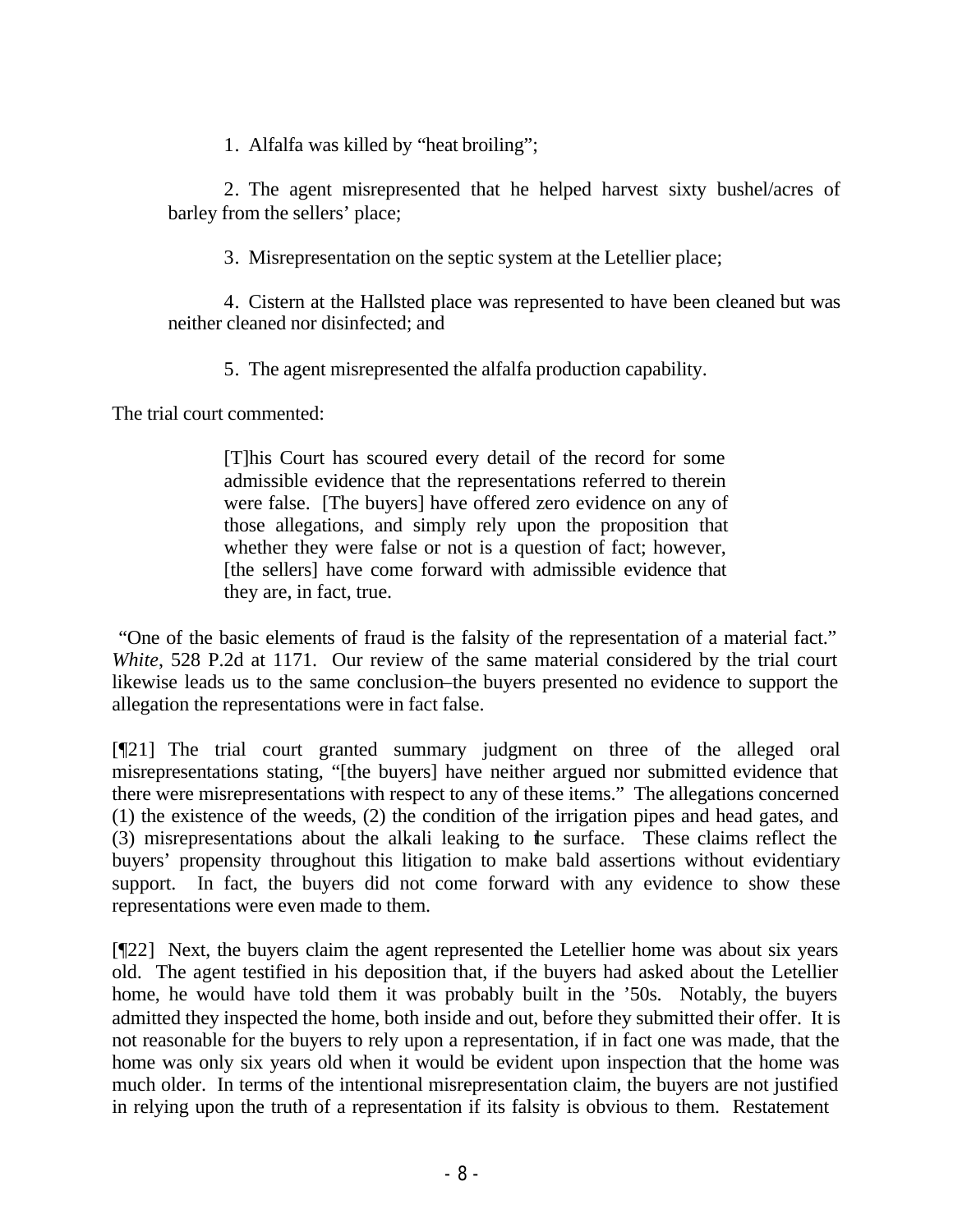(Second) of Torts § 541 (1977). Stated another way, one cannot recover if he blindly relies upon a representation, the falsity of which would be obvious to him upon a cursory examination or investigation. *Id.* at cmt. a. In this instance, the buyers were required to use their own senses, and, because they had the opportunity to inspect the property, no reasonable jury could conclude they relied on the statement. As there is no genuine issue of material fact regarding justifiable reliance or evidence that the representation was made, we affirm.

[¶23] The buyers also maintain the Hallsted place had not been cleaned as represented. The trial court remarked that this claim "demonstrate[d] the frivolous nature of the vast majority of the [buyers'] claims." Again, the buyers admitted they inspected the Hallsted place before they submitted their offer and, therefore, were not relying on its cleanliness as an inducement to enter into an agreement.

[¶24] Finally, the buyers allege the condition of the Hallsted place septic system was misrepresented. They claim a septic problem occurred subsequent to their possession of the premises. However, no evidence was offered that either the sellers or the agent knew of any problem or problems which had existed prior to closing. The buyers do not direct this court to any evidentiary basis to prove a false representation was made.

[¶25] The various misrepresentations must fail for a lack of proof that representations were made, relied upon, or false. In order to succeed on summary judgment, the movant must establish a prima facie case, and then the burden shifts to the opposing party who must show a genuine issue of material fact or come forward with competent evidence of specific facts countering the facts presented by the movant. *Bender v. Phillips*, 8 P.3d 1074, 1077 (Wyo. 2000). At the trial court level and again on appeal, the buyers failed in their burden to establish material issues of fact on both the intentional misrepresentation and the negligent misrepresentation claims. Consequently, we affirm all aspects of the trial court's grant of partial summary judgment in favor of the sellers and the agent.

## **2.** *Negligent Nondisclosure*

[¶26] The buyers also assert claims based on negligent nondisclosure. Their brief sets out a single argument in support of their contention that partial summary judgment was improperly granted on this issue:

> The lower court in its ruling on the issue of failure to disclose held that the authority in *Richey, supra*, was dispositive and therefore granted summary judgment in favor of [the sellers] and [the agent]. The elements necessary to establish a cause of action for non-disclosure are founded in factual determinations. The Court committed error in not allowing these factual determinations to be made by the jury.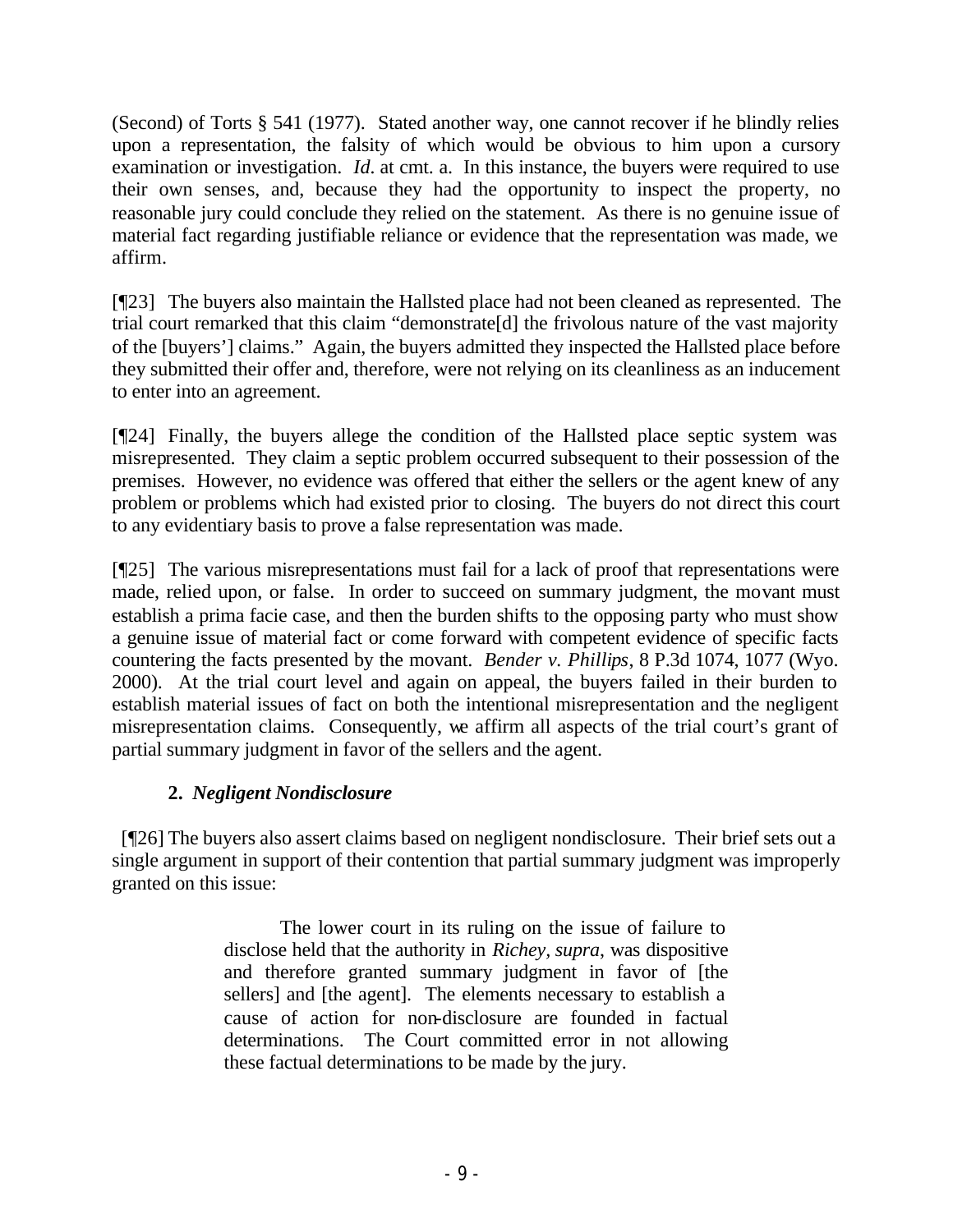"We summarily affirm cases or issues that have not been presented with cogent argument or supported by pertinent authority." *Small v. Convenience Plus Partners, Ltd*., 6 P.3d 1254, 1256 (Wyo. 2000). Thus, we decline to consider the claims for negligent nondisclosure.

## **B. Motions for Judgment as a Matter of Law**

## **1.** *Representation of Number of Acres in State Lease*

[¶27] Following the presentation of evidence, the sellers and the agent made a W.R.C.P. 50 motion for judgment as a matter of law contending the buyers' claims of intentional and negligent misrepresentations regarding the number of state leased acres lacked a legally sufficient evidentiary basis. The information sheet contained the following language: "STATE LEASES: 190 acres – annual cost \$155.00." The accurate number of state leased acres was later determined to be eighty acres. The trial court granted the motions stating: "it certainly is apparent that no reasonable jury having heard the evidence in this case could find for [the buyers] on any of those claims." The court concluded the buyers failed to show they had relied upon the misinformation of the amount of acres in the state lease due to the information sheet disclaimer and because the buyers admitted they had done their own investigation. The trial court also found the buyers completely failed to show damages and voiced a concern that the jury would be forced to speculate in order to assess an amount of damages. We agree.

## [¶28] W.R.C.P. 50(a)(1) provides:

## (a) *Judgment as a matter of law*. –

(1) If during a trial by jury a party has been fully heard on an issue and there is no legally sufficient evidentiary basis for a reasonable jury to find for that party on that issue, the court may determine the issue against that party and may grant a motion for judgment as a matter of law against that party with respect to a claim or defense that cannot under the controlling law be maintained or defeated without a favorable finding on that issue.

"Despite the fact that judgment as a matter of law should be granted cautiously and sparingly, the district court has an obligation to direct entry of such a judgment where there is legally insufficient evidence to support a verdict on a particular issue." *Sayer v. Williams*, 962 P.2d 165, 167 (Wyo. 1998). We review the decision to grant or deny a motion for a judgment as a matter of law *de novo*. *Sundown, Inc.,* 8 P.3d at 330. Under our *de novo* standard, we undertake a full review of the record without giving deference to the trial court's views. *Wyoming Medical Center, Inc. v. Murray*, 2001 WY 63, ¶7, 27 P.3d 266, ¶7 (Wyo. 2001). The test is whether the evidence is such that, without the witnesses' credibility being weighed or the weight of the evidence otherwise being considered, there can be but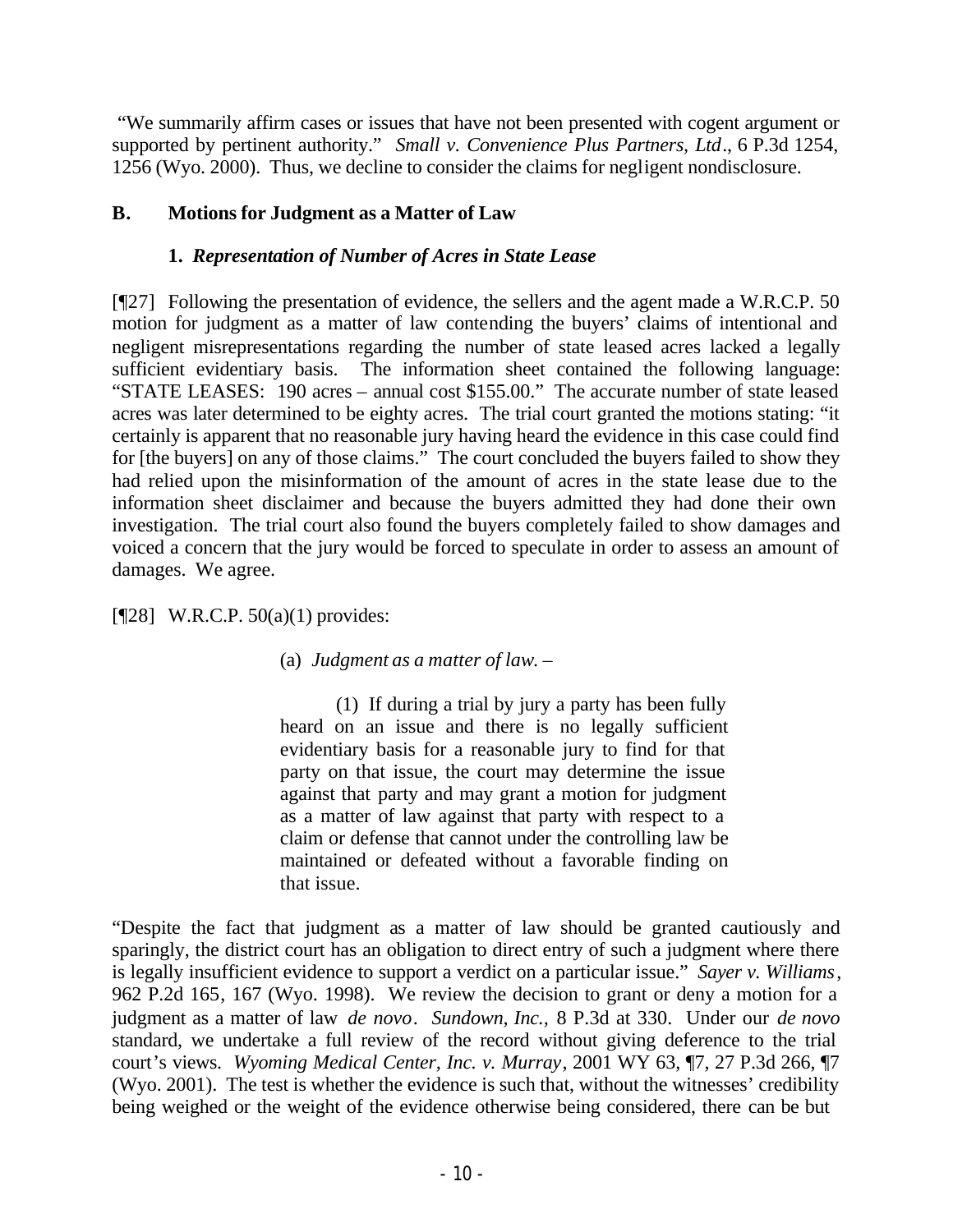one conclusion as to the verdict that reasonable persons could have reached. *Id*. We view the evidence in the light most favorable to the nonmoving party and give that party the benefit of all the reasonable inferences which may be drawn from the evidence. *Id*. When the facts presented permit the drawing of more than one inference, it is for the jury to choose which will be used. *Id*. "If the inferences favorable to the movant are subject to doubt, or if parallel inferences can be drawn, the motion appropriately is denied." *Id*. We affirm the district court's grant of the motion for judgment as a matter of law in favor of the sellers and the agent because there was no evidence for the jury to consider on two of the required elements: reliance and damages.

[¶29] The sellers admitted they supplied the facts contained in the information sheet to the agent. Specifically, the information sheet represented 190 acres of state leased land existed on the real property at issue. The sellers conceded the information sheet error at trial and acknowledged there were only eighty state leased acres. The buyers admitted that, during a prepurchase inspection, the agent had shown them a strip of land dividing the property which was identified as state land. Mr. Dewey expressed his concern that:

> [T]he fence lines on this state property that divided the ranch had approximately a 200-foot jog in it. I needed to know where that state land was, because if I put in new fences and I put them in on state land, even if they are wrong, state land cannot be assumed by adverse possession if you have the fences wrong.

The buyers' unease did not establish reliance but rather established a specific recognition that the information might be incorrect and needed to be investigated. Indeed, rather than relying upon the stated amount of acres, the buyers offered to make an independent investigation through a friend at the Wyoming State Land and Farm Loan Office (the Office). On September 29, 1994, the buyers asked the Office to provide identification for all the state land where the sellers' ranch was located. The Office's response revealed there were only eighty acres of state leased land rather than the 190 acres listed in the information sheet.<sup>4</sup>

[¶30] The buyers fail to point to any evidence, let alone legally sufficient evidence, to establish their reliance upon the stated amount of leased acres in the information sheet or damages suffered as a result of such reliance. Instead, they present only conclusory statements unsupported by the record, which will not be given credence by this court. *Eklund*,  $\P$ 10 (general allegations and conclusory statements are not sufficient to oppose a motion for summary judgment). On the claims of intentional and negligent misrepresentations, the record demonstrates a manifest absence of any evidence which could

<sup>&</sup>lt;sup>4</sup> At trial, there was a disputed issue as to when the buyers actually received this information. The letter written by the Office was postmarked the day of the buyers' request–September 29, 1994. The sellers contend the date of receipt was significant because September 29, 1994, was one day prior to the buyers' offer. According to the sellers, if the buyers received notice prior to submitting the offer, there could be no justifiable reliance. However, the buyers claim they did not receive the letter until approximately three months later.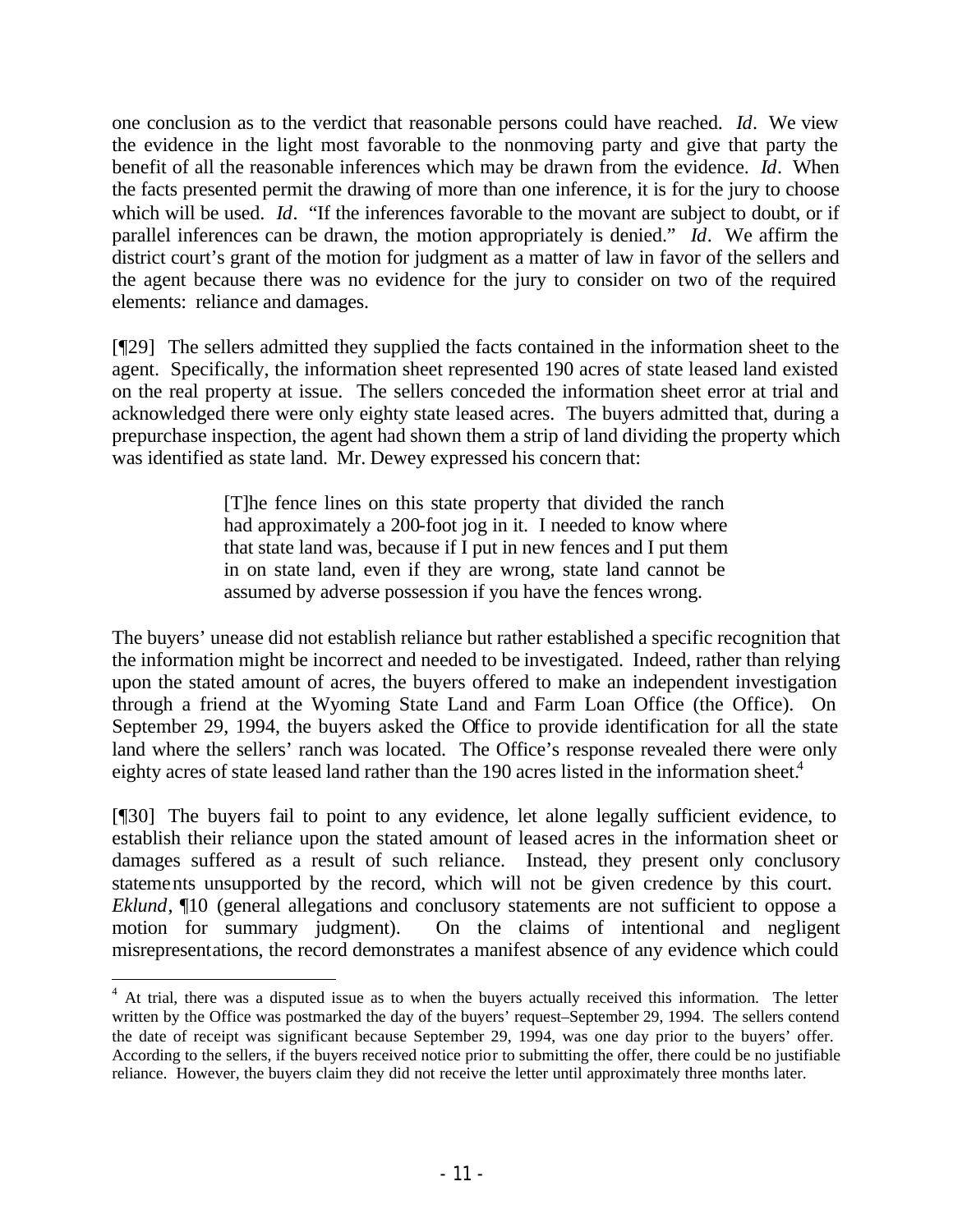allow a reasonable person to conclude that either reliance or damages existed. For these reasons, the trial court appropriately granted the W.R.C.P. 50 motion brought by the agent and the sellers.

# **2.** *Damages for Hay*

 [¶31] After the trial, the sellers requested the trial court grant a judgment as a matter of law because the buyers failed to offer the jury a mathematical computation or method to support the \$10,430 damage award for hay. The trial court struck the jury's finding of hay damages stating:

> [T]here was no evidence whatsoever shown which would quantify the amount [the sellers] should have paid to [the buyers]. The jury was not allowed to speculate concerning the amount of damage and the Court finds that no reasonable jury could have concluded that based upon the testimony presented in court, \$10,430.00 was an appropriate amount to have awarded [the buyers].

[¶32] Our duty is to determine whether the evidence was legally insufficient to support the jury verdict on this particular issue. *Sundown, Inc.,* 8 P.3d at 330. Plaintiff's Exhibit 34 is the only evidence which the buyers could argue substantiates the award. The exhibit is a bank ledger with an entry on May 22, 1995, which reflected a bank operating loan disbursement to the buyers in the amount of \$10,430. The notation in the column entitled "Purpose of Advance/Source of Repayment" states "per John hay." The buyers offered no further factual basis to support the \$10,430 amount other than this exhibit. There was absolutely no testimonial evidence that the loan was used to purchase hay to feed the cattle. Furthermore, the buyers acknowledged that the sellers' only contractual obligation was to furnish sufficient first-cutting hay for the leased cattle. The buyers further conceded they used the first-cutting hay to feed both their own cattle and the leased cattle. Therefore, the amount chosen by the jury could not have accounted for the amount used to feed the buyers' cattle. A jury is not permitted to speculate or engage in conjecture in awarding damages. *Martinez v. City of Cheyenne*, 791 P.2d 949, 960 (Wyo. 1990). Therefore, pursuant to W.R.C.P. 50, the trial court properly struck the \$10,430 jury award due to legally insufficient evidence.

## **C. Order Releasing Bond**

 [¶33] The buyers claim the trial court erroneously released the sellers' bond. Again, the buyers provide no pertinent authority to support their position. As noted in the recitation of the facts: (1) The buyers filed a lien statement in the amount of \$10,430; (2) the sellers filed a Complaint for Temporary Restraining Order, Preliminary Injunction and Permanent Injunction; (3) the sellers were ordered to post an injunction bond in the amount of \$10,430, the amount the buyers claimed was owed to them for the hay; (4) the parties stipulated that the buyers would not proceed with their lien foreclosure action; and (5) in return the sellers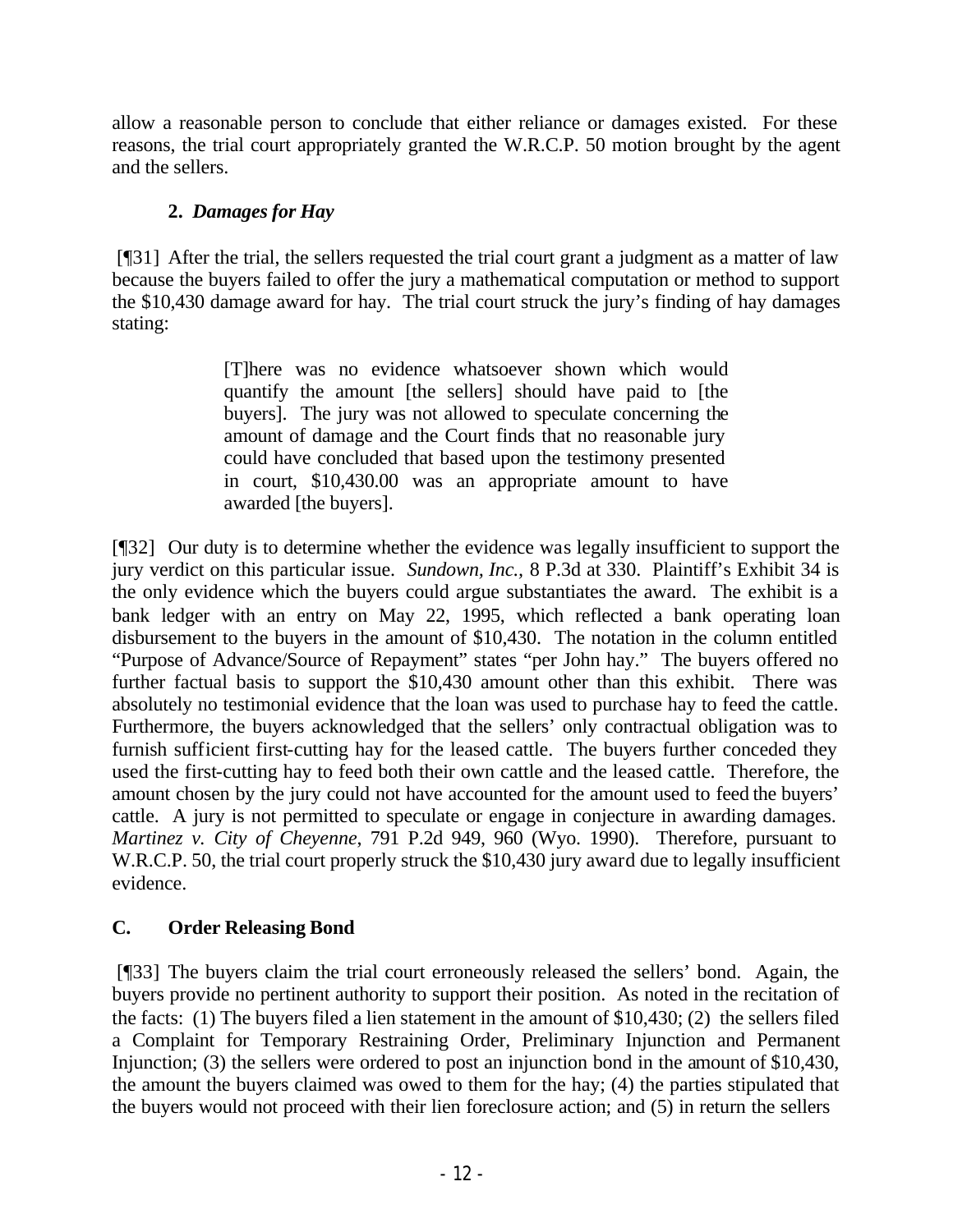agreed the court would hold the \$10,430 as a bond for satisfaction of the lien. The stipulation provided the court could hold the bond for satisfaction of the lien, "if the Court determines in fact the lien is valid." On June 22, 2000, the trial court granted the sellers' motion for release of the bond reasoning the buyers' failure to provide evidence of the specific amount owed to them for hay eliminated any grounds for the bond.

[¶34] Wyo. Stat. Ann. § 29-1-310 (LexisNexis 2001) addresses the satisfaction of a lien when a bond is filed in the district court as occurred in the instant case. A bond guarantees that, if the lien claimant is finally adjudged to be entitled to recover upon the lien, the lien claimant shall be paid at least the amount for which the lien was filed plus costs. Here, the matter was adjudicated, and the trial court properly concluded there was no evidence to support the buyers' claim that they paid a particular amount of money for the hay. It accordingly struck the \$10,430 damage award to the buyers. Likewise, there was no basis upon which to support the lien claim, and the bond was properly released.

## **D. Specific Performance**

[¶35] Specific performance will be granted in the court's discretion only where there is a valid, binding contract and the facts and special equities of the situation demand such relief. *Rainbow Oil Company v. Christmann*, 656 P.2d 538, 545 (Wyo. 1982). Before a court may order a contract to be specifically performed, the contract terms must be so certain that the court can require the specific thing agreed upon to be done. *Williams v. Dietz*, 999 P.2d 642, 644-45 (Wyo. 2000). "The party requesting specific performance must be able to establish that damages for breach are an inadequate and impractical remedy under the circumstances of the case." *Rainbow Oil Company*, 656 P.2d at 545.

[¶36] The trial court denied the sellers' request for specific performance of the purchase of the property finding ambiguities existed regarding the amount of hay to be provided by the sellers, the amount of acreage in the state lease, the certificate of title, and finally whether the agreement was a lease with an option to purchase or a contract for purchase. The trial court also concluded the liquidated damage clause in the lease purchase agreement arguably "provided an escape hatch for the [buyers]." We agree with the trial court's denial of specific performance but find the conclusion regarding the effect of the liquidated damages provision erroneous given the contractual provisions allowing multiple remedies.

[¶37] Significant to our conclusion specific performance was not warranted is the sellers' failure to show damages were an inadequate or impractical remedy or there were special equities which commanded such relief. The sellers made no showing why damages would not serve as an adequate remedy for the buyers' failure to purchase the property; e.g., significant changes in the real estate market, any unique property characteristics, or the sellers' circumstances that made damages an inadequate remedy. It was incumbent on the sellers to show to the court the equities which entitled them to obtain specific performance, and the court's discretion should not be exercised unless the case is clear. Furthermore, "[o]ne of the basic tenets of equity is that equitable remedies depend upon a showing by the claimant of clean hands." *Fremont Homes, Inc. v. Elmer*, 974 P.2d 952, 959 (Wyo. 1999);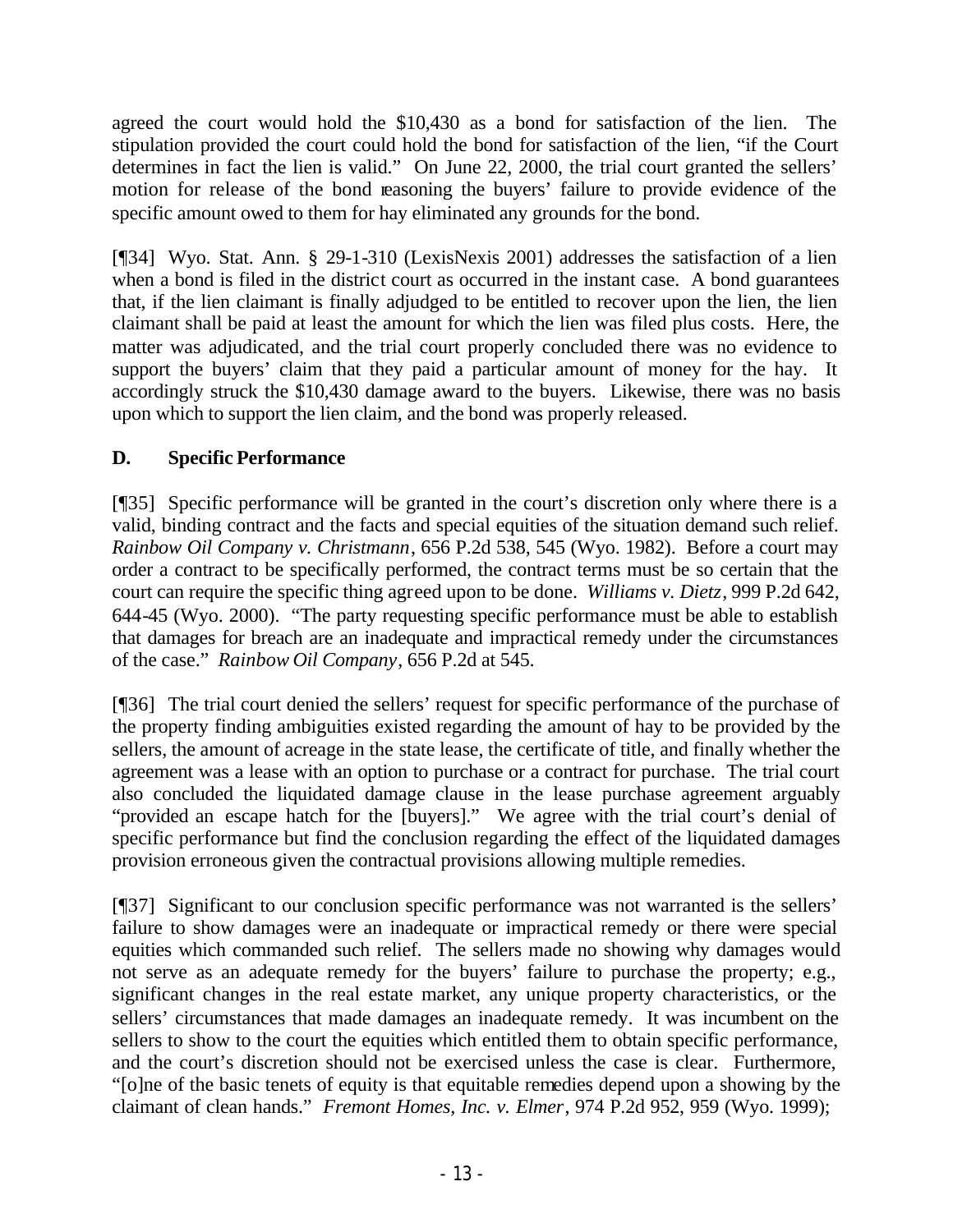*see also Hammond v. Hammond*, 14 P.3d 199, 203 (Wyo. 2000). Neither party to this transaction had completely clean hands so as to demand equity.

[¶38] The jury's response in the special interrogatories, which determined that the agreement was not a contract to purchase the subject real property and therefore the buyers should not have to purchase the property, was a factor equally important to the trial court's ruling and to our resolution of this issue. After hearing all the testimony at trial, the jury made it clear it believed the transaction was essentially a lease with an option to purchase the property.

 [¶39] Specific performance is only appropriate where the agreed upon terms were sufficiently certain. Ambiguity is found if indefiniteness of expression or double meaning obscure the parties' intent, though disagreement between the parties as to the agreement's meaning does not give rise to an ambiguity. *Hansen v. Little Bear Inn Company*, 9 P.3d 960, 964 (Wyo. 2000). "Whether or not a contract is ambiguous is a question of law for the court." *Collins v. Finnell*, 2001 WY 74, ¶15, 29 P.3d 93, ¶15 (Wyo. 2001). The trial court held the provision regarding the hay to be left by the sellers was ambiguous, and we agree. The parties settled upon the following language: "Lessor shall leave sufficient first cutting hay to winter the above animals during the 1994-1995 winter," as stated in the lease purchase agreement. The ambiguity arises as to whether the sellers should have left sufficient hay to winter the animals during the 1994-95 winter or whether they were merely required to leave all their first-cutting hay, regardless of whether or not it was sufficient to winter the animals. This issue was litigated extensively without resolution. Hence, we conclude this provision created an ambiguity that was appropriate for the trial court to consider in denying specific performance.

[¶40] However, we do disagree with the trial court's reliance upon the liquidated damage provision in the lease purchase agreement in concluding specific performance was barred. Although erroneous, the trial court's determination does not undermine our ultimate conclusion that specific performance was properly denied. The liquidated damage provision provides:

> (3) If Lessee shall fail for any reason to purchase the demised premises in the manner provided in this lease agreement, Lessor shall retain all earnest money payments and all lease payments received from Lessee pursuant to the provisions of Paragraph (2) of this section as liquidated damages and Lessee shall have no right to receive back any part of such amount.

As we explained in *Walters v. Michel*, 745 P.2d 913, 915 (Wyo. 1987), remedies provided in a contract generally are not exclusive. Rather, such remedies are merely some of several remedies which might be pursued by an injured party. 745 P.2d at 915. "'A subsequently sought remedy will only be barred where it is inconsistent with the remedy initially pursued.'" *Id*. (quoting *Helmer v. Transamerica Title Insurance Co*., 569 P.2d 10, 14 (Or.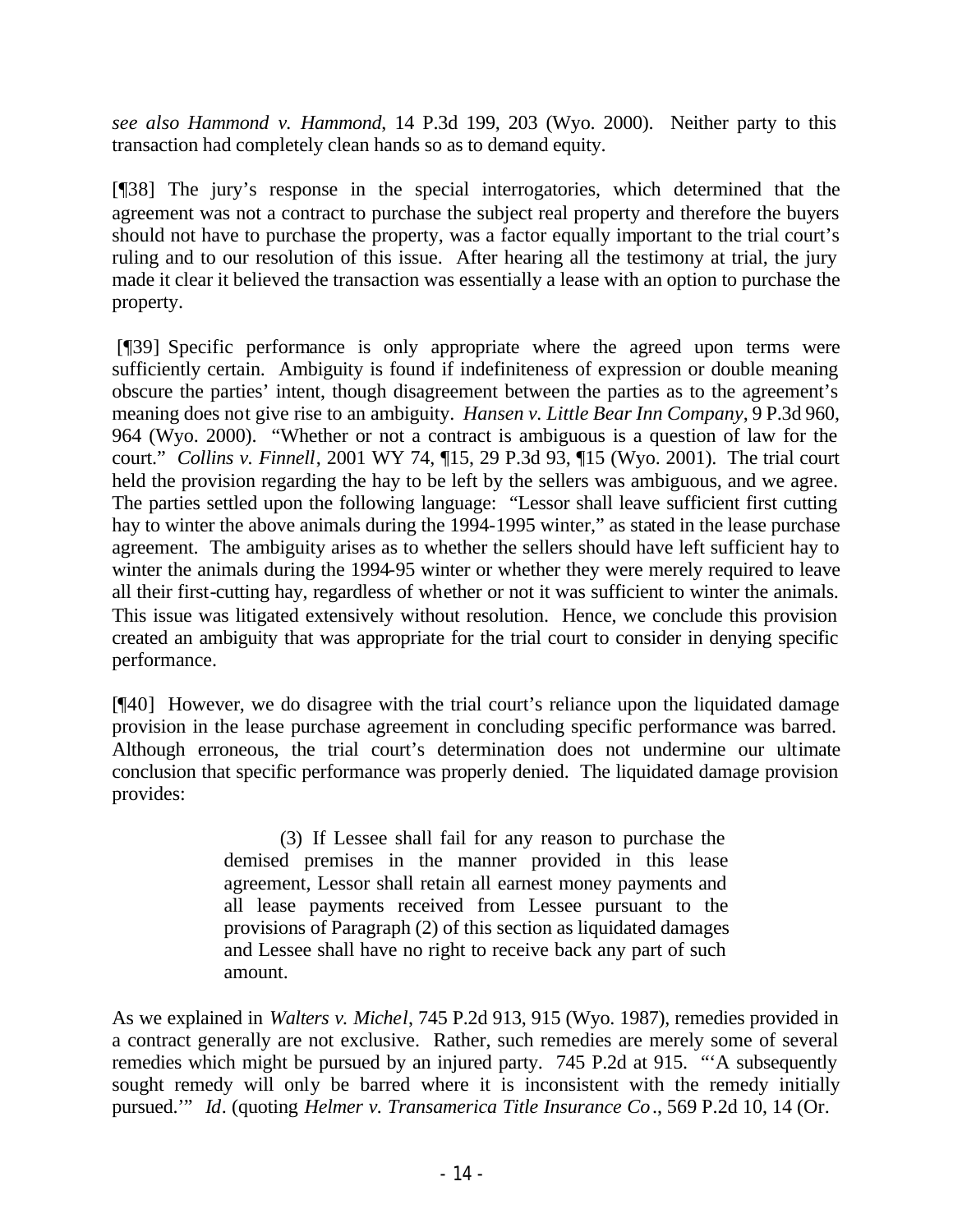1977)). Restatement of Contracts § 382 at 715 (1932) provides in pertinent part: "The bringing of a suit either for specific performance or for compensation in money is not such an election of the remedy sued for as to operate as a bar to a later suit or to an amendment asking for the other remedy with respect to the same breach."

[¶41] We note the agreement between the parties did not include a limiting "exclusive remedy" clause which this court determined was significant to our decision in *Walters*. 745 P.2d at 915. In fact, the lease purchase agreement contained the following paragraph found under the heading "Lessor's Remedies of Default by Lessee":

> A. Lessee agrees that in the event it should be in default of the performance of any of the terms, covenants, or conditions of this lease agreement, or have otherwise breached this lease agreement, *Lessor may in addition to every remedy now or hereafter available at law or in equity have the rights and remedies set forth in this lease agreement, which shall be deemed cumulative and not exclusive of those available at law or in equity.*

(Emphasis added) On the basis of the foregoing authority and the existence of the qualifying paragraph in the lease purchase agreement, we conclude the remedies of damages and specific performance were not inconsistent and, as a result, both were potential remedies for the sellers to pursue.

[¶42] Specific performance is an equitable remedy subject to the court's sound discretion. *Rainbow Oil Company*, 656 P.2d at 545. We clarified the definition of an abuse of discretion when we stated the core of our inquiry must reach "the question of reasonableness of the choice made by the trial court." *Vaughn v. State*, 962 P.2d 149, 151 (Wyo. 1998). In *Vaughn*, we confirmed that judicial discretion is a composite of many things, among which are conclusions drawn from objective criteria; it means exercising sound judgment with regard to what is right under the circumstances and without doing so arbitrarily or capriciously. *Id*. We can discern no abuse of discretion in the trial court's denial of specific performance.

## **E. Jury Verdict**

 [¶43] The sellers claimed the jury rendered an inconsistent verdict and sought a judgment as a matter of law or, in the alternative, a new trial pursuant to W.R.C.P. 50 and 59(a). On appeal, they challenge that portion of the verdict which determined that, while there was no contract entered into between the parties for the purchase of the property, the contract terms were fair and reasonable, understandable, and reasonably set forth and the buyers knew or should have known of the terms when they entered into the contract. As a further indication of inconsistency, the sellers point to the jury's decision to award them damages, despite its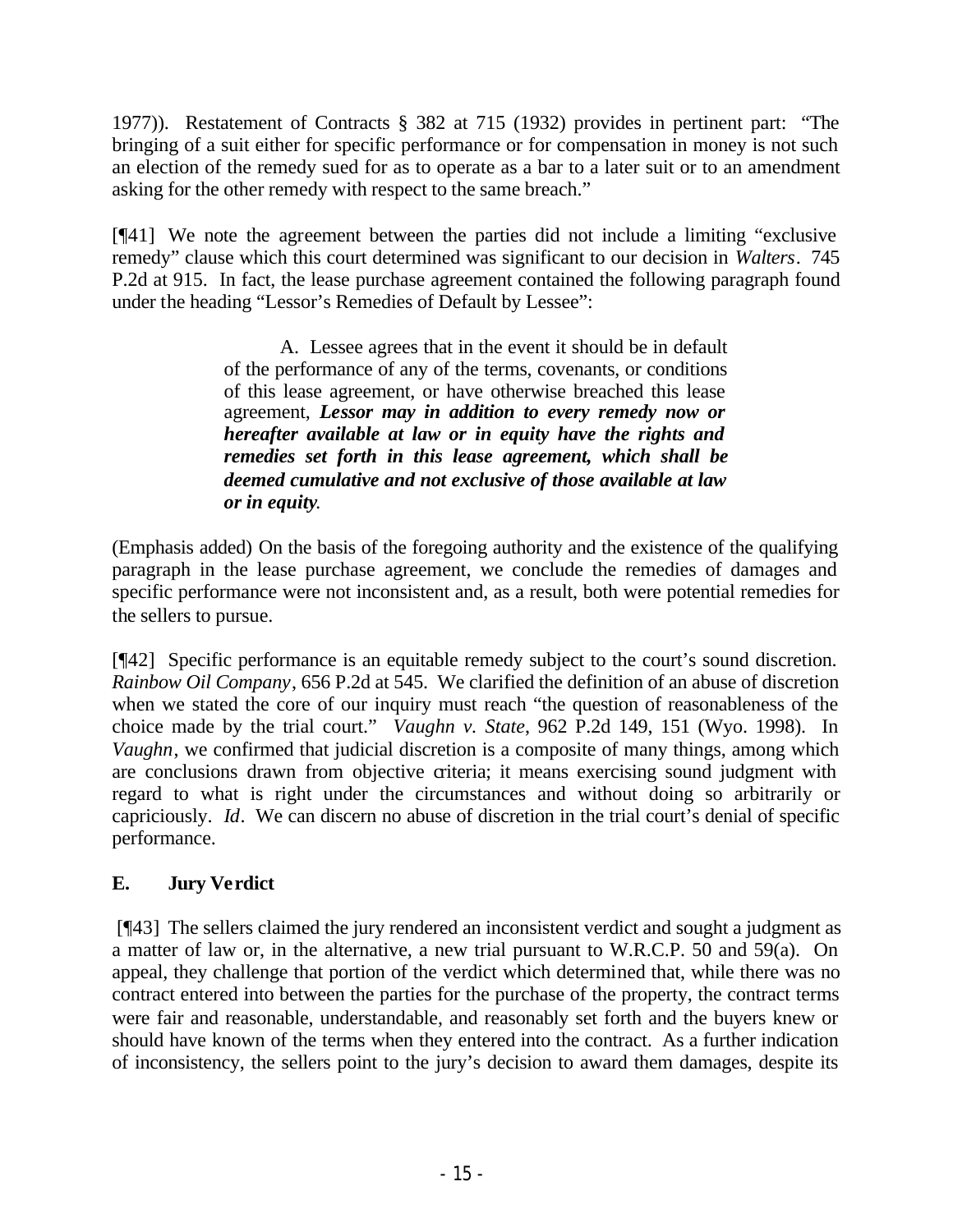finding that they did not comply with the contract. When the verdict and special interrogatories are reviewed in full, the jury's logic is apparent.<sup>5</sup> The jury returned a verdict

#### SPECIAL INTERROGATORIES

Interrogatory No. 1: Do you find that the [buyers] entered into a Purchase Contract to purchase the [sellers'] Ranch East of Greybull, Wyoming[?]

Yes No X

Interrogatory No. 2: Do you find that the [sellers'] Ranch has 1075 acres of water rights from Shell Canal Company together with water rights from the Lake Adelaide Reservoir[?]

Yes X No

Interrogatory No. 3: Do you find that at the time of the agreement entered into between the parties in October, 1994, that there were approximately 600 acres in production with another 200 acres that could have been put into production<sup>[?]</sup>

Yes X No

Interrogatory No. 4 Do you find that [the buyers] adequately maintained and cared for the real property which is the subject of this action including the gates, fences and corrals[?]

 $Yes$   $X$   $No$ 

Interrogatory No. 5: Do you find that the [buyers] should be required to perform [their] contract with the [sellers] and purchase the [sellers'] Ranch according to the terms and conditions agreed upon by the parties to that agreement[?]

Yes No X

Interrogatory No. 6[:] Did the [sellers] fail to disclose any material aspects of the property of which they were aware?

 $Yes$  No  $X$ 

<sup>&</sup>lt;sup>5</sup> The special interrogatories and verdict form were not well thought out and were overly detailed. They addressed issues which were not in contention and failed to distinguish between a contract to purchase and a lease purchase agreement. In actuality, the jury did an admirable job applying the facts to the questions asked and reaching an equitable and sound final judgment. The forms it had to contend with presented the following questions: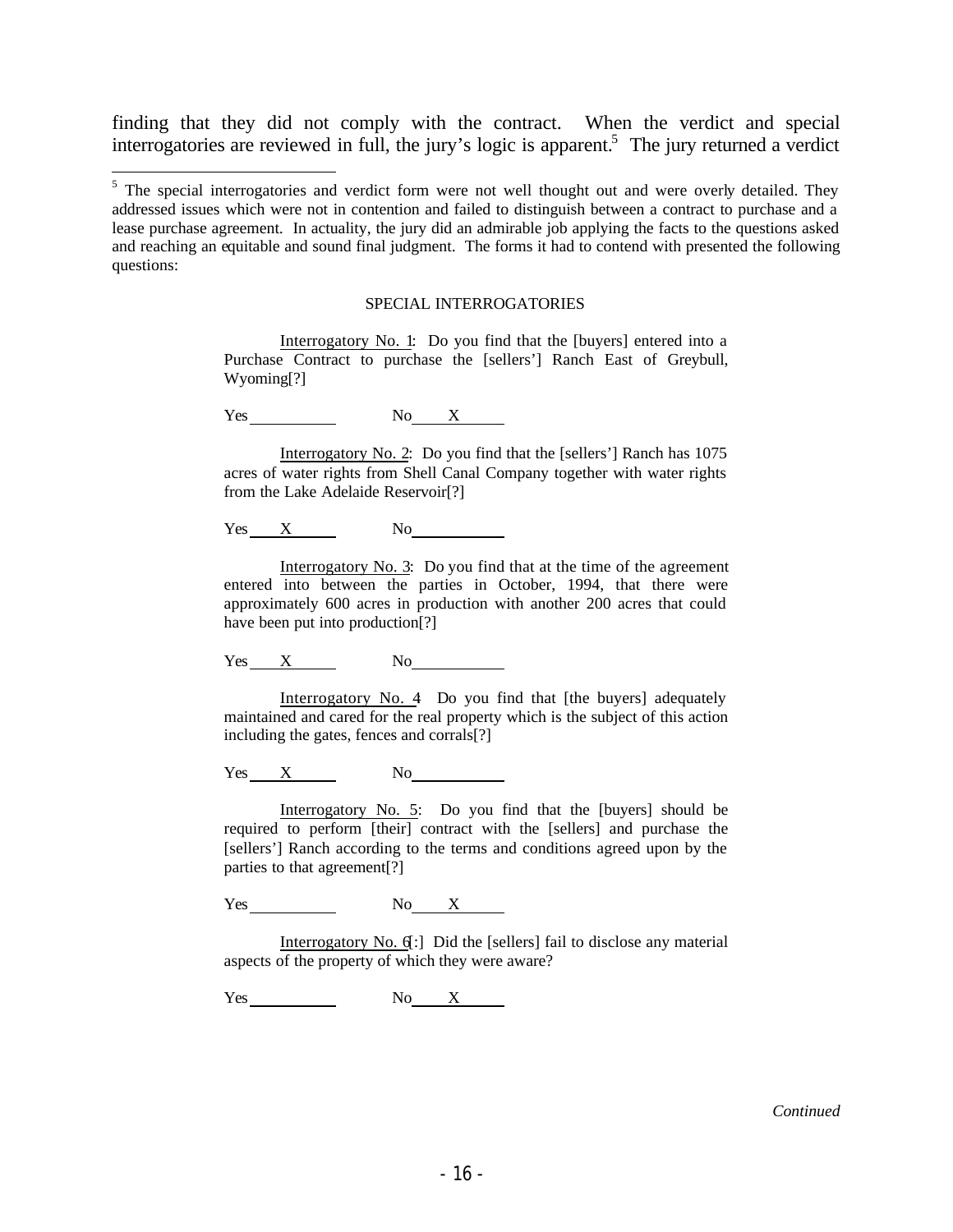#### VERDICT FORM

WE THE DULY EMPANELLED JURY in the above-captioned case do hereby find as follows:

1. Do you find that the [sellers] have established by a preponderance of the evidence that the [buyers] entered into a contract with them for the purchase of their ranch east of Greybull, Wyoming?

[ ] Yes [X] No

\_\_\_\_\_\_\_\_\_\_\_\_\_\_\_\_\_\_\_\_\_\_\_\_\_\_\_\_\_\_\_\_\_

If you marked yes, then proceed to number 2. If you marked no, please proceed to number 11.

2. Do you find that the terms of the contract were fair and reasonable on the date that it was entered into?

 $[X]$  Yes  $[ ]$  No

3. Do you find that the terms of the contract were understandable when it was entered into?

[X] Yes [ ] No

4. Do you find that the terms of the contract were reasonably set forth in the documents utilized by the parties?

[X] Yes [ ] No

5. Do you find that the [sellers] reasonably relied upon the terms of the contract entered into with the [buyers]?

[ ] Yes [X] No

6. Do you find that [the buyers] reasonably knew or should have known of the terms of the contract as of the date it was entered into?

[X] Yes [ ] No

7. Do you find that the [sellers] complied with the contract entered into between the parties insofar as possible?

[ ] Yes [X] No

8. Do you find that [the buyers] did not comply with the terms of the agreement entered into with the [sellers] and therefore that they breached their contract for the purchase of the [sellers'] ranch?

[ ] Yes [X] No

*Continued*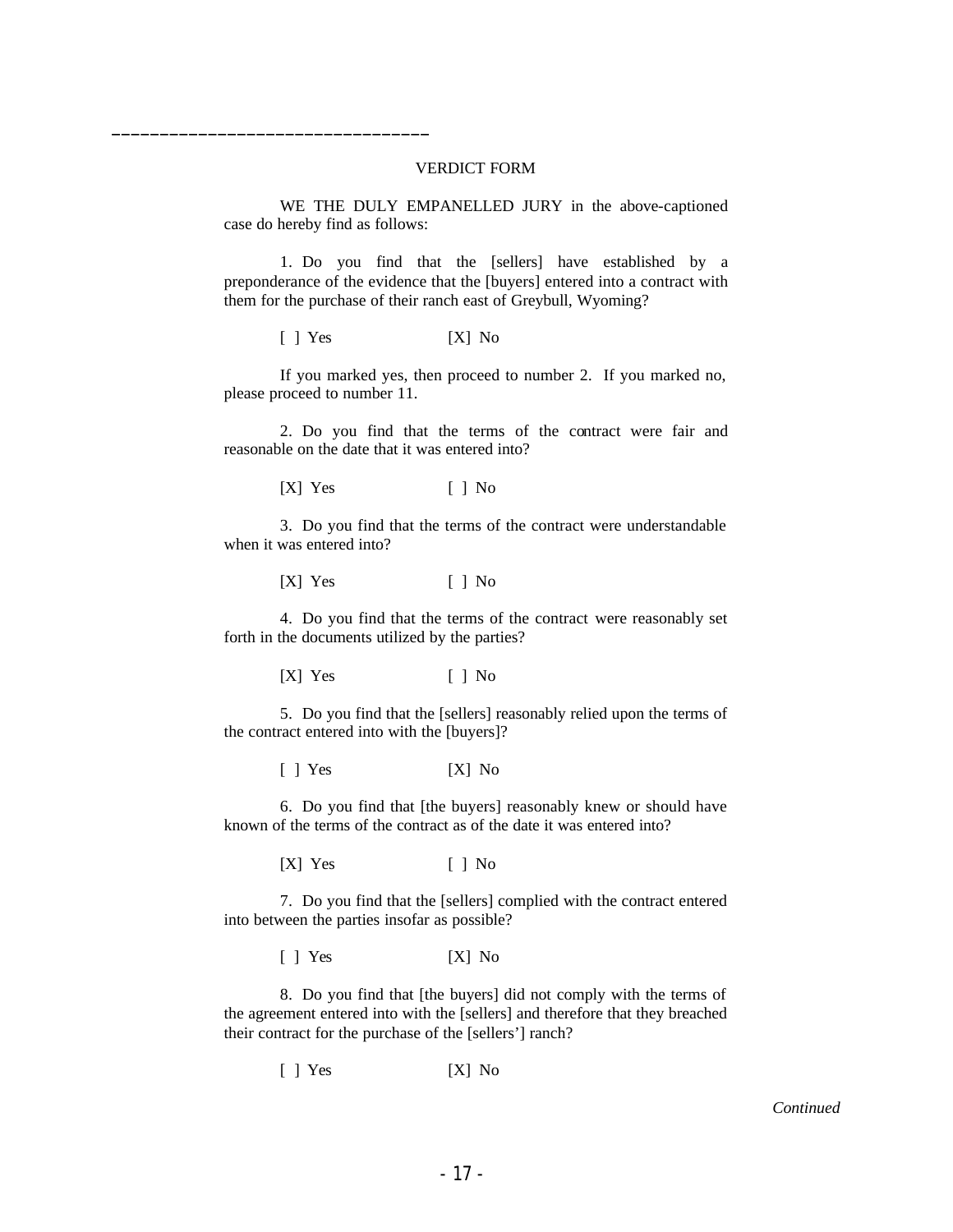If you marked yes, then proceed to number 9. If you marked no, please proceed to number 11.

9. Do you find that the [sellers] have been damaged by the breach of contract on the part of the [buyers]?

[X] Yes [ ] No

\_\_\_\_\_\_\_\_\_\_\_\_\_\_\_\_\_\_\_\_\_\_\_\_\_\_\_\_\_\_\_\_\_

If you marked yes, then proceed to number 10. If you marked no, then proceed to number 11.

10. What, if any, damages do you award to the [sellers] as a result of the breach of contract by the [buyers] for:

- a. Reduction in value of cattle \$ 16,730.39
- b. Sale value of calves \$ 6,346.42
- c. Interest paid by the [sellers] to Farm Credit  $\$\,$  -0-

d. Insurance paid by the [sellers]  $\uparrow$  -0-

- e. Shell Canal Company assessments paid by the [sellers]  $\$\,$  -0-
- f. Miscellaneous expenses  $$ -0-$
- g. Lease expense \$ 196.00
- h. Real property taxes pa[i]d by the [sellers] to Big Horn County \$ 9,224.48
- i. Damage to equipment \$ 0
- j. Other amounts, if any \$ 0

11. Do you find that the [sellers] should compensate the [buyers] for hay which the [sellers] should have left to provide winter feed for their animals?

 $[X]$  Yes  $[ ]$  No

*Continued*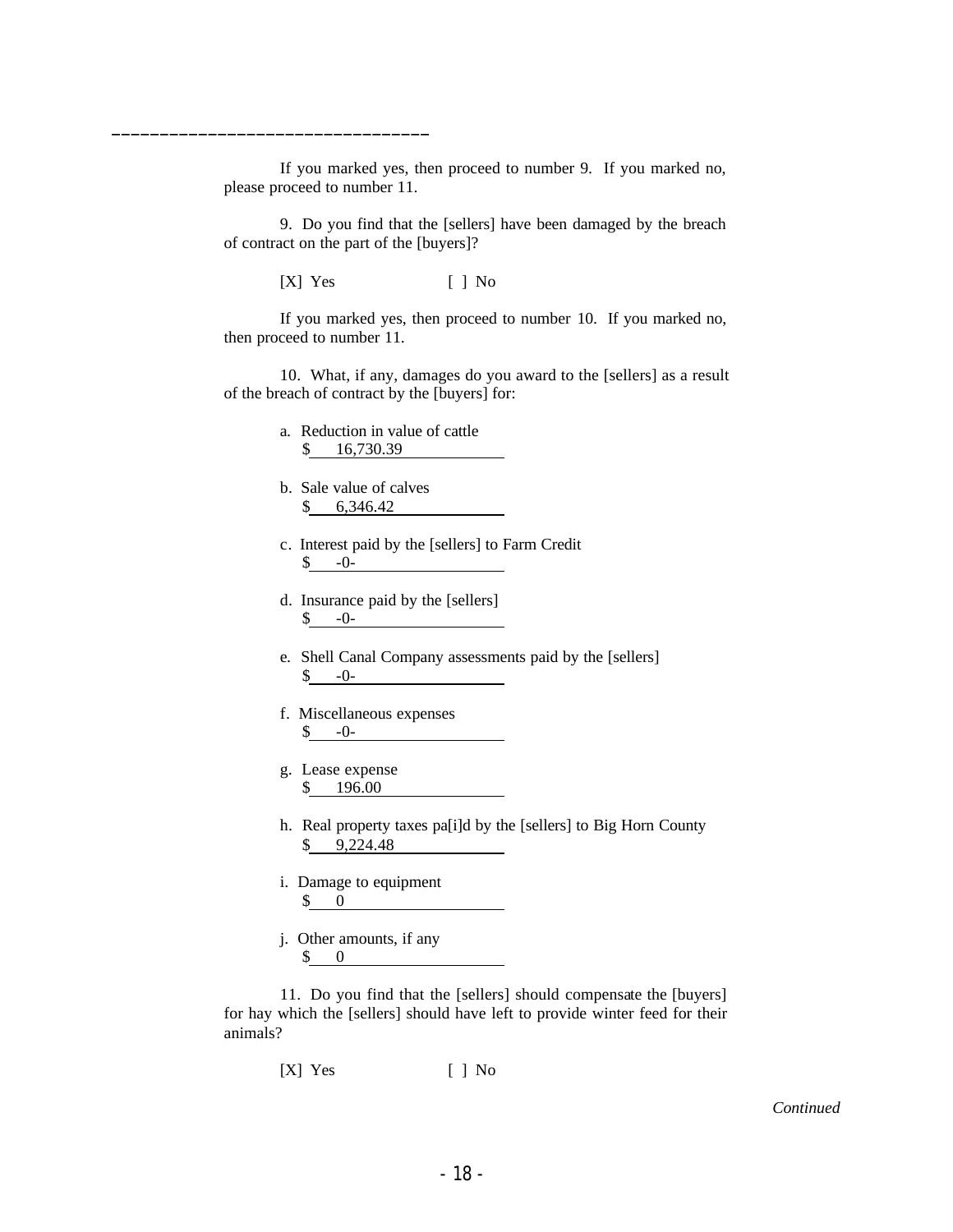finding that the real estate transaction created a lease for one year with an option to buy rather than a contract for purchase, and it concluded the buyers had caused the sellers some damages by failing to make certain payments required under the agreement.

[¶44] The jury specifically asked whether it would be allowed to award damages to the sellers based on the buyers' actions under the lease purchase agreement, and the trial court instructed the jury, with the agreement of both parties, to determine damages despite its finding that a contract to purchase the property did not exist. Neither party can now be heard to complain about this "inconsistency."

[¶45] The trial court did, however, alter the jury's answer to the question of whether the parties entered into a contract for the purchase of the real property to an affirmative response. The court reasoned: "[T]here is no reasonable basis upon which the jury could have found that there was not a contract under which the [buyers] agreed to purchase the property that was involved." We conclude the trial court's action was unnecessary and the verdict was consistent. Our standard of review is *de novo*; thus, we will not give deference to the trial court's decision. *Jurkovich v. Tomlinson*, 905 P.2d 409, 411 (Wyo. 1995). If a jury acted unreasonably or returned a verdict contrary to the one reasonable conclusion that could be reached, a judgment as a matter of law may be granted. This jury did neither in this case.

[¶46] Although the jury concluded there was no contract for purchase, it was not precluded from determining both the sellers and the buyers failed to comply with certain terms of the lease purchase agreement. It was the lease portion of the contract the jury determined the sellers breached by failing to leave sufficient hay and the buyers breached by failing to make required payments. From this perspective, the verdict form was entirely consistent. Each question subsequent to the jury's determination that there was no contract for purchase logically addressed the lease portion of the agreement. Given the convoluted nature of the verdict form and the special interrogatories, to which both parties agreed, it is a testament to the wisdom of the jurors in general that this jury could make its way through the questions and answer them in a manner consistent with the evidence. Rather than belatedly claiming the jury was confused, the parties' counsel and trial court should be held accountable for creating and acquiescing to such an unartfully drafted jury verdict form. Nonetheless,

\$ 10,430.00

\_\_\_\_\_\_\_\_\_\_\_\_\_\_\_\_\_\_\_\_\_\_\_\_\_\_\_\_\_\_\_\_\_

DATED this  $10^{th}$  day of November, 1999.

If you marked yes, then proceed to paragraph 12. If you marked no, then sign the Verdict Form and return it to the Court.

<sup>12.</sup> What amount if any, do you award to the [buyers] for the hay[?]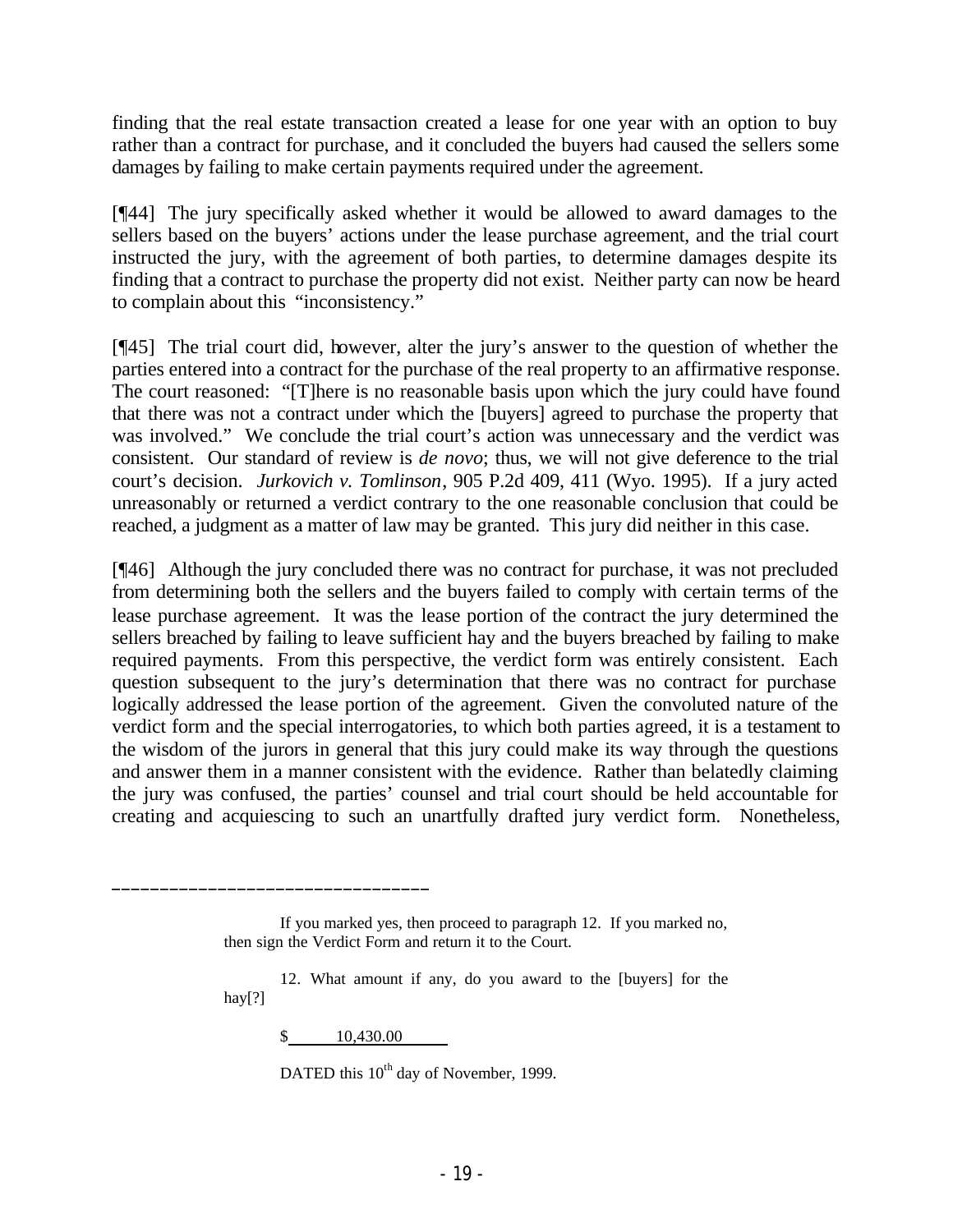reviewing the entirety of the jury verdict, we conclude the jury was consistent and rendered a proper verdict.

[¶47] Upon this conclusion, we hold the trial court did not abuse its discretion by denying the sellers a new trial. The trial court's alteration of the jury's answer that no purchase contract was entered into was not necessary to make the verdict consistent and did not change the jury's ultimate conclusion.

## **F. Both Parties' Requests for Attorney's Fees and Costs**

[¶48] Both parties filed motions for attorney's fees and costs relying on the lease purchase agreement's terms. The sellers also sought costs pursuant to Rule  $501(a)(1)$  of the Uniform Rules for District Courts of the State of Wyoming. The trial court denied each request concluding that neither party "prevailed" in this maze of claims and counterclaims, and we agree.

[¶49] The sellers' request for costs under U.R.D.C. 501(a)(1), based on the buyers' failure to object to the demand, fails because the parties entered into a contractual agreement regarding costs. In *Snyder v. Lovercheck*, 992 P.2d 1079, 1091 (Wyo. 1999) (emphasis added and citations omitted), we said:

> Costs are purely statutory, as they did not exist at common law. However, this is true only in the absence of an agreement concerning costs between the parties. Parties to an agreement are free to bargain for payment of costs, just as they can bargain for payment of attorney's fees. *The parties' agreement to an allocation of costs is not subject to the provisions of U.R.D.C. 501.*

 In the face of a valid contractual agreement imposing a clear standard, we will not apply the provisions of U.R.D.C.  $501(a)(1)$ .

[¶50] In Wyoming, we follow the American rule which states each party is responsible for his own attorney's fees in the absence of an express contractual or statutory provision to the contrary. *McGuire v. Lowery*, 2 P.3d 527, 533 (Wyo. 2000). Even in the face of a valid contractual provision for attorney's fees, we have clearly stated that a trial court has the discretion to exercise its equitable control to allow only such sum as is reasonable or the court may properly disallow attorney's fees altogether on the basis that such recovery would be inequitable. *Id*. at 534. Here, the parties rely on two express contract provisions regarding attorney's fees and costs. First, the counteroffer incorporated substantially all the terms and conditions of the offer including:

> In the event that any party shall become in default or breach of any of the terms of this Contract, such defaulting or breaching party shall pay all reasonable attorney's fees and other expenses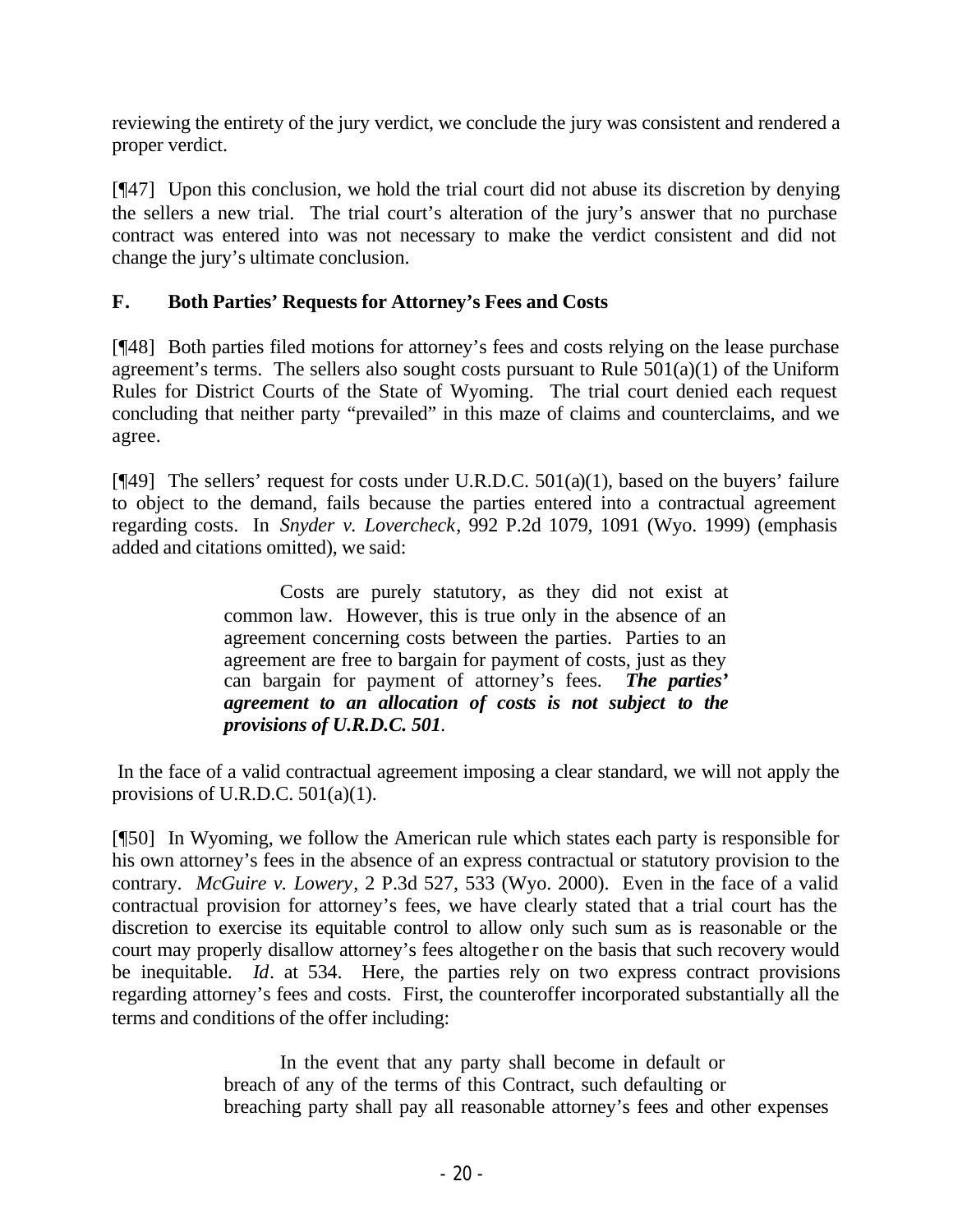which the nonbreaching or nondefaulting party may incur in enforcing this Contract with or without suit. This provision shall not limit any other remedies to which the parties may otherwise be entitled.

Second, the lease purchase agreement provided in pertinent part: "In the event that any action is filed in relation to this lease agreement, the unsuccessful party in the action shall pay to the successful party, in addition to all the sums that either party may be called on to pay, a reasonable sum for the successful party's attorney fees." In light of its various rulings and the jury's verdict, the trial court determined that neither the sellers nor the buyers could be considered the prevailing party; therefore, it denied the cross-motions for attorney's fees and costs. We conclude the trial court made an equitable decision and did not abuse its discretion. Contrary to the parties' divergent opinions that the prevailing party's identity was clear, the record tells a quite different story. We hold the trial court exercised sound judgment in concluding neither party prevailed and denying all requests for attorney's fees and costs.

## **G. Adequacy of Damages**

[¶51] The sellers insist they suffered extensive damages as a result of the demise of the real estate transaction. The jury awarded \$32,497.29 to compensate the sellers for reduction in the value of the cattle and the sale value of the calves, the real property taxes paid by the sellers, and lease expenses. The trial court determined the evidence justified the award of these damages. The sellers contend the jury neglected to consider all the evidence presented which identified the actual expenses sustained by the sellers–damages which were significantly more than the jury awarded.

[¶52] In general, the legal remedy for a breach of contract is the award of damages designed to place the plaintiff in the same position in which he would have been had the contract been fully performed, less proper deductions. *BHP Petroleum Company, Inc. v. Okie*, 836 P.2d 873, 876 (Wyo. 1992). "The jury's determination of the amount of damages is inviolate absent an award which is so excessive or inadequate as to shock the judicial conscience and to raise an irresistible inference that passion, prejudice, or other improper cause had invaded the trial." *Brittain v. Booth*, 601 P.2d 532, 536 (Wyo. 1979); *see also Carlson v. BMW Industrial Service, Inc.*, 744 P.2d 1383, 1390 (Wyo. 1987). "This standard recognizes a range within which the verdict must fall and recognizes the judge, who has observed, tried, and compared numerous cases of this kind, as knowledgeable in determining a reasonable value of damages to be awarded." *Coulthard v. Cossairt*, 803 P.2d 86, 92 (Wyo. 1990), *abrogated on other grounds by Vaughn*, 962 P.2d at 151. The trial court instructed the jury as follows: "You may award to the [sellers] all sums that you find reasonable to compensate them for their damages and to compensate them for breach of contract by the [buyers] and to compensate them for damages that they have suffered at the hands of [the buyers]."

[¶53] The following is that portion of the jury's verdict which addressed the sellers' damages: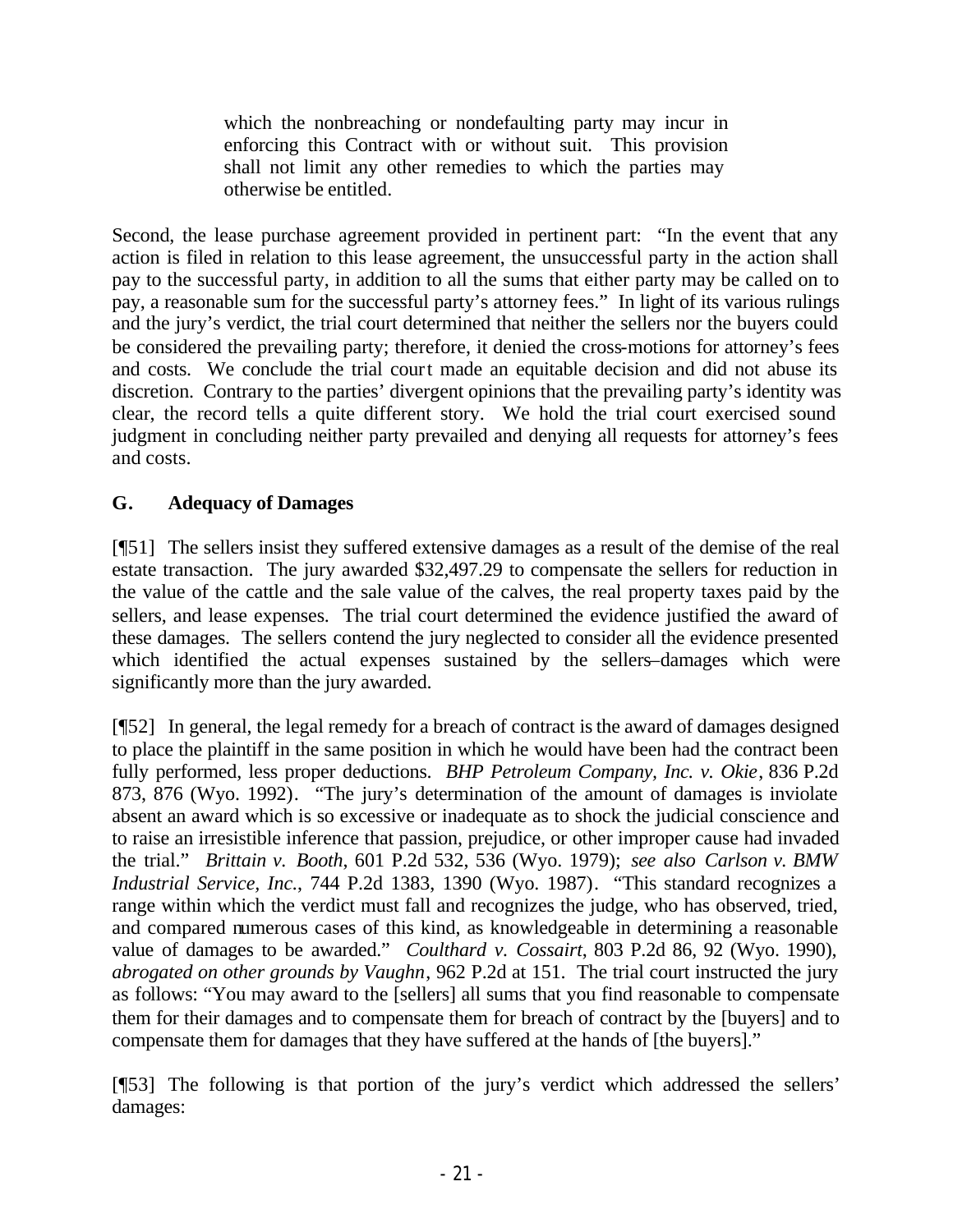|  | a. Reduction in value of cattle |
|--|---------------------------------|
|  | \$16,730.39                     |

- b. Sale value of calves \$ 6,346.42
- c. Interest paid by the [sellers] to Farm Credit  $\$\, -0$ -
- d. Insurance paid by the [sellers]  $\$\,$  -0-

e. Shell Canal Company assessments paid by the [sellers]

- f. Miscellaneous expenses  $\$\, -0$ -
- g. Lease expense \$ 196.00

h. Real property taxes pa[i]d by the [sellers] to Big Horn

County

\$ 9,224.48

- i. Damage to equipment \$ 0
- j. Other amounts, if any \$ 0

Plaintiff's Exhibit 58 supports the jury's award of \$16,730.39 for the reduction in the value of the cattle. The exhibit identifies the contractual value of the cattle which were subject to the lease purchase agreement. The value was \$56,500 from which the \$39,769.61 sale value was deducted, resulting in a total loss of \$16,730.39–the amount the jury awarded to the sellers. Likewise, a check to the buyers in the amount of \$6,346.42 supports the jury's award for the sale value of the calves. The testimony at trial showed this amount represented proceeds from the Worland Livestock Auction for the sale of the leased first-year calves, which the parties' agreement recognized would belong to the sellers in the event of default. Further, the jury's award for lease expenses reflected the sellers' 1995 renewal fee payment. This is consistent with the jury's determination that the lease purchase agreement represented a one-year lease.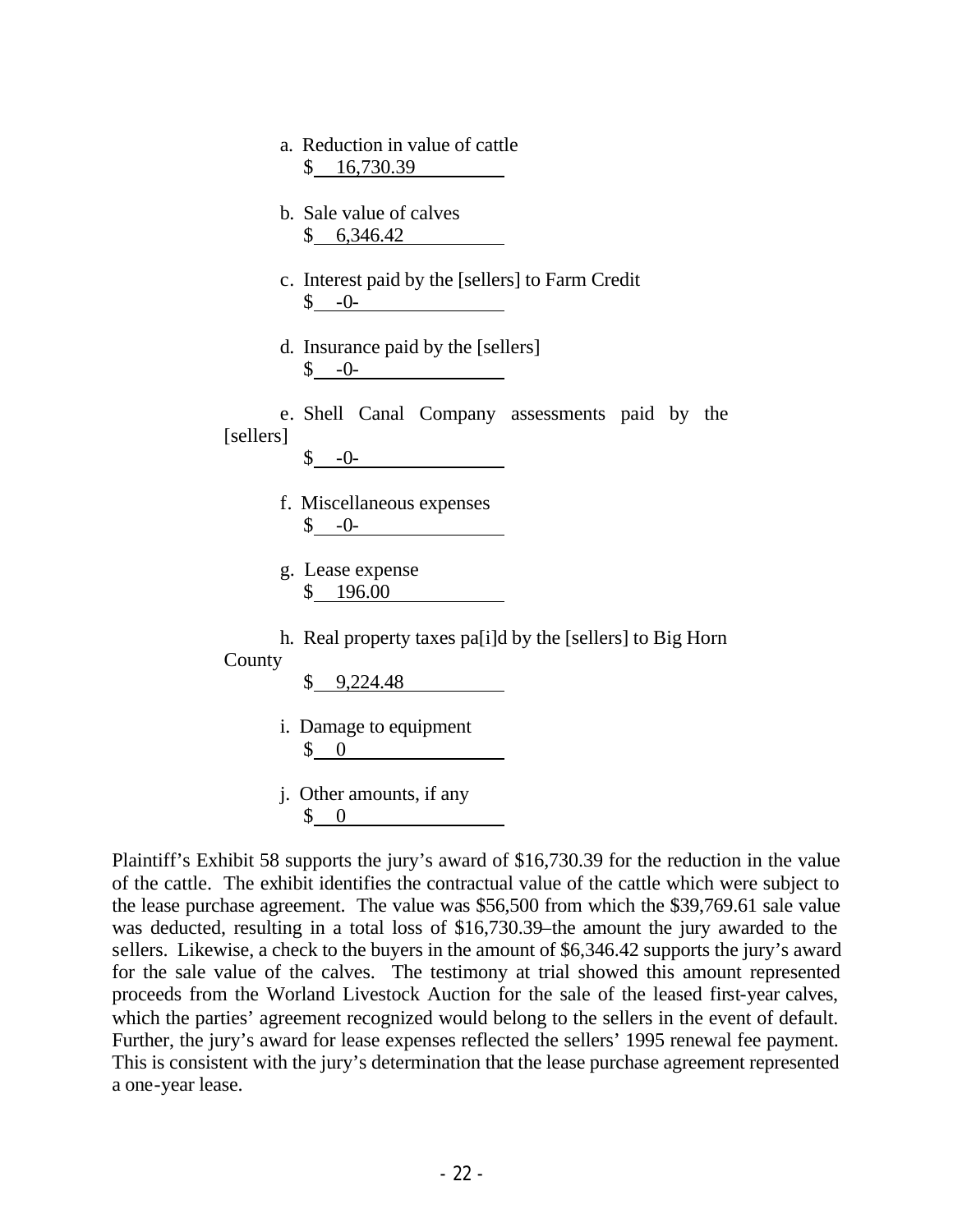[¶54] We are aware that the jury failed to award an amount to compensate for other damages the sellers claim they suffered.However, this court may not substitute its own judgment for the collective judgment of the jurors. *Archuleta v. Valencia*, 871 P.2d 198, 202 (Wyo. 1994). In *Archuleta*, we cited the following passage:

> "The Court is not free to set aside the verdict merely because the judge might have awarded a different amount of damages, but it may do so if the proceedings have been tainted by appeals to prejudice or if the verdict, in light of the evidence, is so unreasonable that it would be unconscionable to permit it to stand."

*Id.* (quoting 11 Charles Alan Wright & Arthur R. Miller, Federal Practice and Procedure § 2807 (1973)). This elevated standard of review does not allow this court to alter the damages awarded to the sellers by the jury. At trial, the jury heard ample evidence to support the amount awarded, and we can discern no evidence that passion or prejudice influenced it. The sellers sought approximately \$135,000 in damages to reimburse them for expenses they incurred related to the property during the course of the parties' dealings. Those expenses not awarded by the jury as damages are fairly allocated to a lessor who retains title to the property and benefits of ownership and are not contractually allocable to a lessee who declined to purchase the property. We are satisfied the jury could have inferred from all the facts presented that \$32,497.29 was an appropriate award to the sellers and was within an acceptable range. We conclude the jury verdict was not so insufficient as to shock our judicial conscience.**<sup>6</sup>**

### **H. Breach of Contract**

 [¶55] The sellers challenge the jury's determination that they did not comply with the contract as not being supported by the evidence. When we review the sufficiency of the evidence, we assume the evidence in favor of the successful party is true, leaving out of consideration entirely the evidence in conflict and assigning every favorable inference to the successful party's evidence that can be reasonably and fairly drawn from it. *Murray*, ¶8. It is the jury's duty to ascertain the facts, reconcile conflicts therein, and draw its own inferences if more than one inference is permissible. *Id*. "When the facts permit the drawing of more than one inference, then it is for the jury to choose which one will be used; and, if supported by substantial evidence, the jury's choice will be conclusive." *Id*.

[¶56] The jury made it clear it believed the sellers should have left sufficient hay to feed the cattle throughout the winter. In the verdict form, the jury answered the following question in the affirmative: "Do you find that the [sellers] should compensate the [buyers] for hay which the [sellers] should have left to provide winter feed for their animals?" Accordingly, the jury

<sup>&</sup>lt;sup>6</sup> The buyers asked this court to reduce the amount of the sellers' award on the basis of an exhibit not admitted at trial, and we dec line to do so.